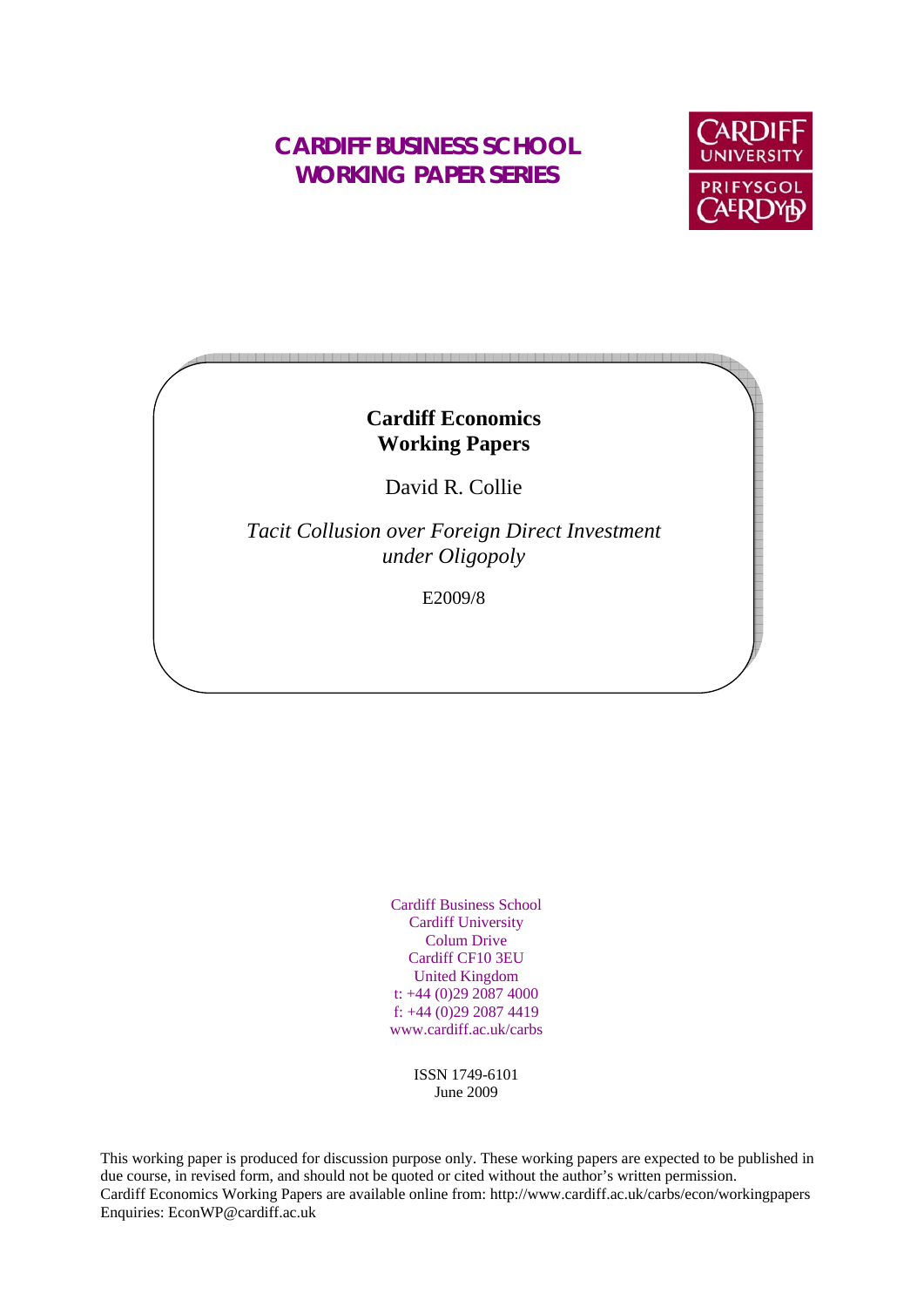# **Tacit Collusion over Foreign Direct Investment**

## **under Oligopoly**

David R. Collie

Cardiff Business School, Cardiff University

June 2009

#### **Abstract**

A two-country model of the FDI versus export decisions of firms is analysed. The analysis considers both the Cournot duopoly and the Bertrand duopoly models with differentiated products. It is shown that the static game is often a prisoners' dilemma where both firms are worse off when they both undertake FDI. To avoid the prisoners' dilemma, in an infinitely-repeated game, the firms can collude over their FDI versus export decisions. Then, a reduction in trade costs may lead firms to switch from exporting to undertaking FDI when trade costs are relatively high. Also, collusion over FDI may increase welfare.

Keywords: Collusion, Trade Liberalisation, Foreign Direct Investment, Cournot Oligopoly, Bertrand Oligopoly, Infinitely-Repeated Game.

JEL Classification: F12, F23, L13, L41, M16.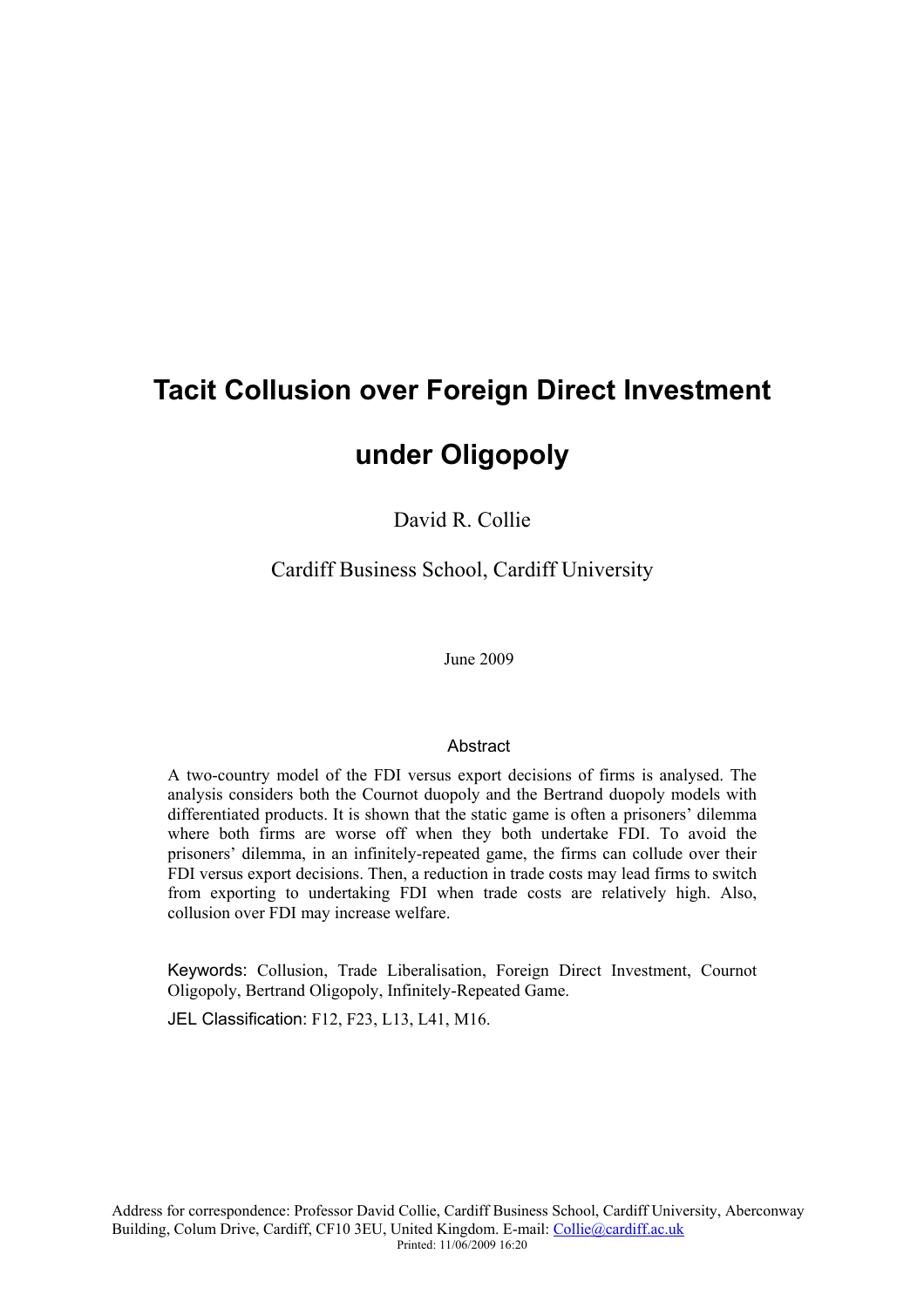#### **1. Introduction**

In recent decades, there has been a rapid growth in foreign direct investment (FDI) and most of this FDI has been horizontal FDI where both the source and the host are developed countries.<sup>1</sup> There is even intra-industry FDI between developed countries where firms in the same industry are undertaking FDI in their competitors' home markets. An intriguing question is why has FDI grown rapidly in an era when trade costs have been reduced by trade liberalisation. Intuition suggests that a reduction in trade costs (transport costs and/or import tariffs) will increase the profitability of exporting relative to the profitability of undertaking FDI. In the theoretical literature on FDI, it is generally the case that a reduction in trade costs would only cause firms to switch from undertaking FDI to exporting. Although Brainard (1997) provides empirical evidence to support the proximityconcentration hypothesis, this still leaves unanswered the question of why there has been a rapid growth of FDI in an era of trade liberalisation. To answer this question, this paper will present a model where a reduction in trade costs may actually lead firms to switch from exporting to undertaking FDI. This will occur when trade costs are relatively high whereas conventional wisdom prevails when trade costs are relatively low, and hence the relationship between trade costs and FDI need not be monotonic.

The model presented in this paper builds upon the existing theoretical literature that started with Hortsmann and Markusen (1987) and Smith (1987) where FDI is viewed as a strategic investment in models of intra-industry trade under Cournot duopoly based upon Brander (1981) and Brander and Krugman (1983). Two firms each located in a separate country may either export to their competitor's market or undertake FDI. In a static game, the choice depends upon the trade costs incurred by exporting and the fixed cost of undertaking FDI with firms more likely to undertake FDI when the trade costs are high and/or the fixed cost of undertaking FDI is low. When a firm undertakes FDI, the result is to intensify competition in its competitor's market and thereby reduce the profits of the competitor in its home market. Therefore, when both firms undertake FDI, the outcome of the game is often a prisoners' dilemma where both firms make lower profits when they both undertake

<sup>&</sup>lt;u>1</u> <sup>1</sup> For reviews of the stylized facts about FDI see chapter one of Markusen (1982) and chapter one of Barba Navaretti and Venables (2004).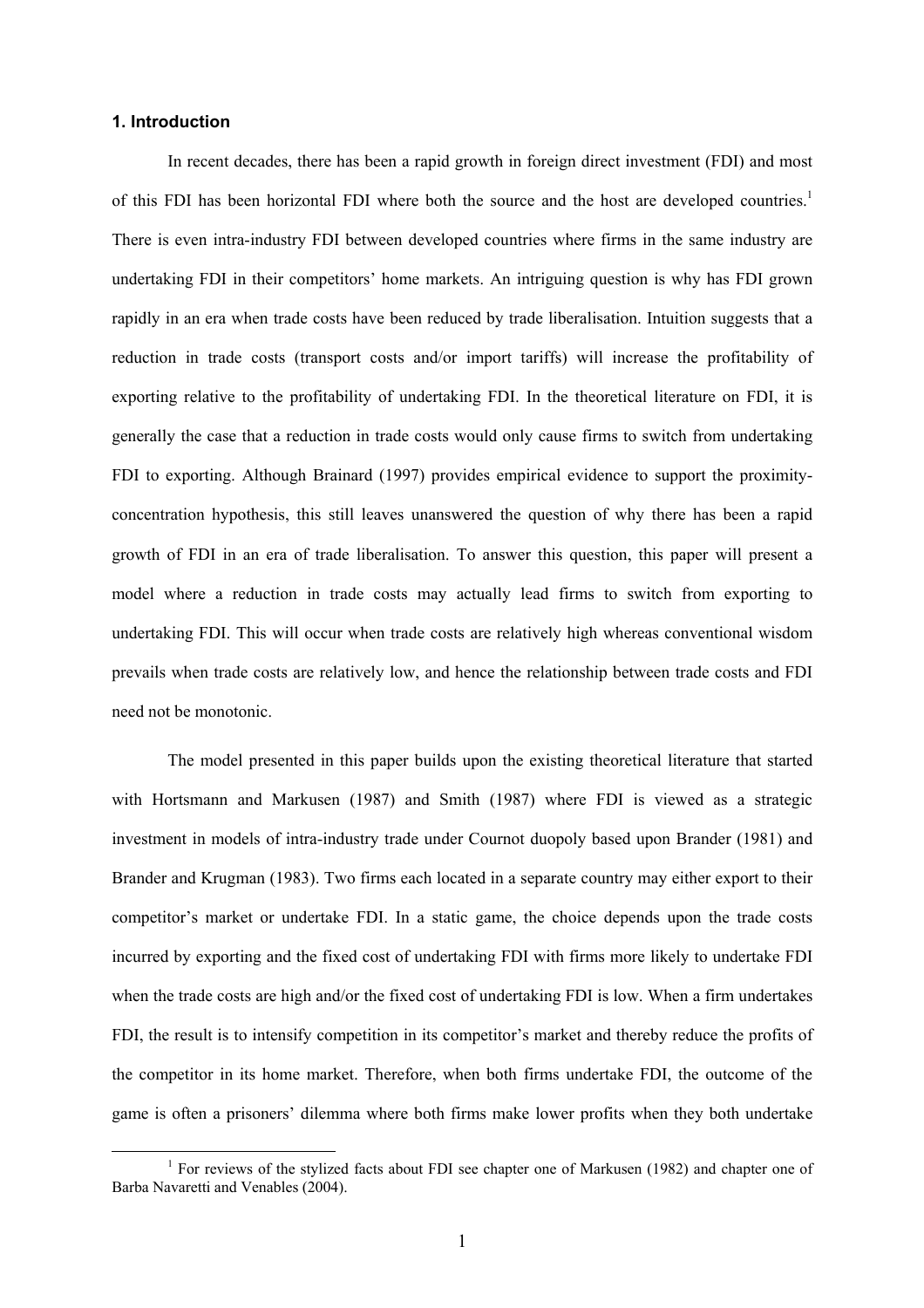FDI than when they both export. The innovation in this paper is to consider an infinitely-repeated version of this static game where firms can avoid the prisoners' dilemma by tacitly colluding over their choice of undertaking FDI or exporting. Realising their strategic interdependence, the firms implicitly agree that both will export rather than undertaking FDI and this can be sustained by the threat that if one firm undertakes FDI then the other will retaliate by also undertaking FDI. First, it is shown that collusion over FDI can be sustained by Nash-reversion trigger strategies as in Friedman (1971) for a given discount factor if the fixed cost of undertaking FDI is sufficiently high. Secondly, it is shown that a reduction in trade costs may reduce the incentive to collude and thereby may lead the firms to switch from exporting to undertaking FDI if the trade cost is sufficiently high. Thirdly, it is shown that it is possible that collusion over FDI may increase the welfare of the countries when the trade cost is an import tariff and even when the trade cost is a transport cost. Finally, the robustness of the analysis is checked by considering the case of Bertrand competition using an extension of the model of intra-industry trade under Bertrand duopoly of Clarke and Collie (2003).

The extensive theoretical literature on FDI as a strategic investment under oligopoly started with Horstmann and Markusen (1987) and Smith  $(1987)$ .<sup>2</sup> Horstmann and Markusen (1992) and Rowthorn (1992) consider symmetric two-country models where the market structure is endogenous with the firms choosing whether or not to have a factory in each country. In these models, the existence of multinational firms can arise endogenously, but a feature of these models is the possibility of multiple equilibria. The model presented in this paper has a similar symmetric structure, but the firms are assumed to have already established factories in their home markets, and their choice is purely between exporting to the foreign market or undertaking FDI in the foreign market. This simplifying assumption avoids the complications that arise from multiple equilibria, and allows the infinitely-repeated game to be analysed in a tractable manner. In Motta (1992), a potential multinational firm has already established a factory in its home market and it competes with a potential local entrant in the foreign country. Then, a foreign tariff may lead the multinational to choose not to invest in the foreign market as the tariff may induce entry by the local firm, and

 $\frac{1}{2}$  $<sup>2</sup>$  For a broader survey of both the theoretical and empirical literature on multinational firms and FDI,</sup> see Caves (2007).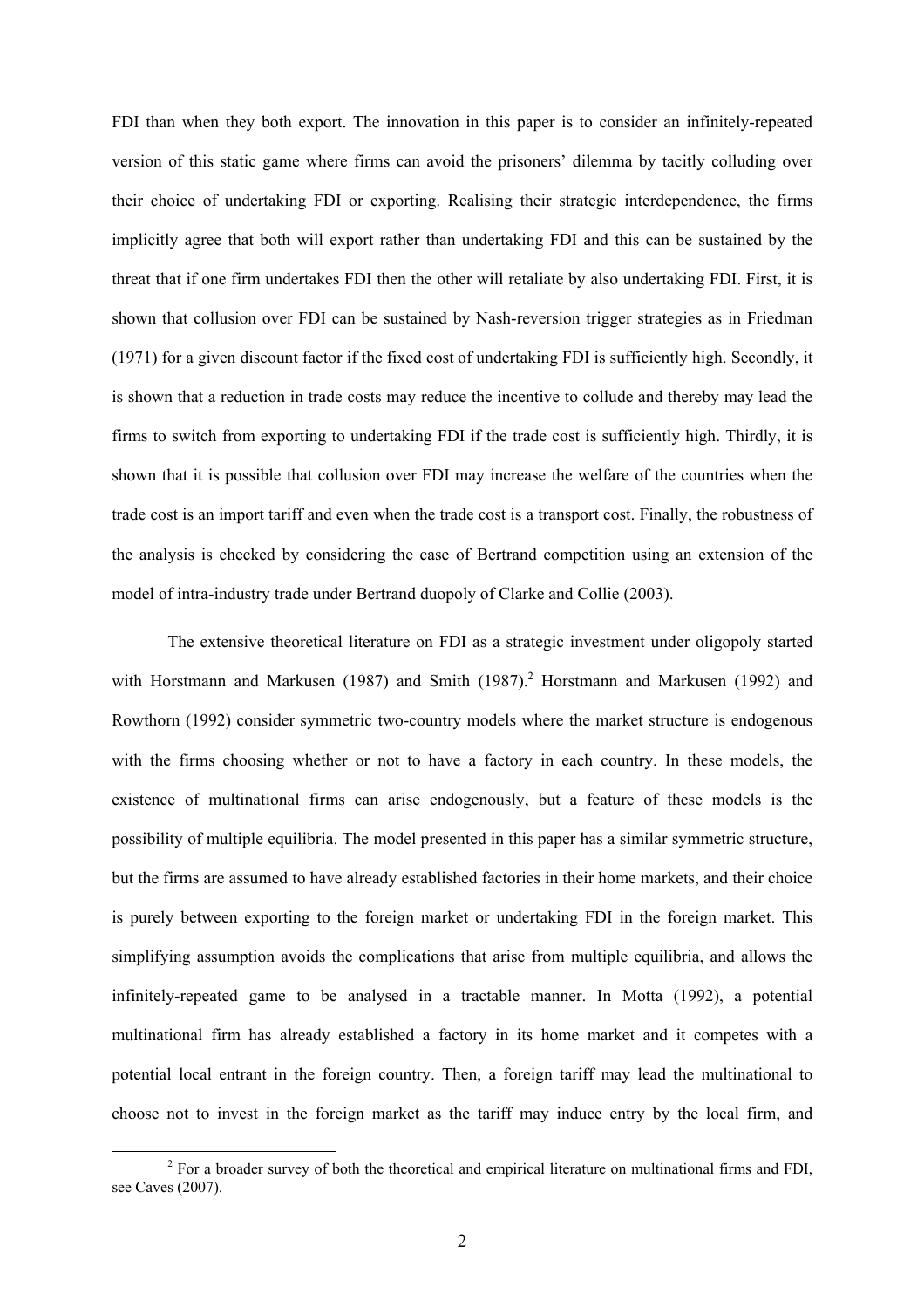therefore a tariff may have an unconventional effect. Motta and Norman (1996), Norman and Motta (1993) and Neary (2002) have shown that economic integration (a reduction in trade costs within a trade bloc) may increase FDI. It should be noted that in this paper there is a reduction in all trade costs that is equivalent to multilateral trade liberalisation rather than preferential trade liberalisation. Recently, Baldwin and Ottaviano (2001) have provided an explanation for the co-existence of reciprocal intra-industry trade and reciprocal intra-industry FDI. The literature on FDI under oligopoly has generally used static game theory models, but an exception is Leahy and Pavelin (2003) who use an infinitely-repeated game, where firms can tacitly collude over outputs, to explain the follow-my-leader FDI observed by Knickerbocker (1973). This paper does not consider collusion over outputs (or prices) but only collusion over the choice of undertaking FDI or exporting.<sup>3</sup>

Section two presents the static game theory model of FDI under Counot duopoly, and the infinitely-repeated game is presented in section three. The static game theory model of FDI under Bertrand duopoly is presented in section four and section five presents the infinitely-repeated game. Finally, the conclusions are in section six.

#### **2. The Cournot Duopoly Model**

In this symmetric model, there are two countries, labelled *A* and *B*, and there are two firms, labelled one and two, that produce differentiated products. Firm one has incurred a sunk cost to design its product and to build a factory in country *A*. Symmetrically, firm two has incurred a sunk cost to design its product and to build a factory in country *B*. It is assumed that firm one is owned by shareholders who are resident in country *A*, and firm two is owned by shareholders who are resident in country *B*. The firms play a two-stage game that is infinitely repeated and the discount factor for both firms is  $\delta \in [0,1]$ . At stage one, they each independently choose whether to export to the other country, which incurs a trade cost (a transport cost and/or an import tariff) of *k* per unit exported, or to undertake FDI by building a factory in the other country, which incurs an amortized fixed cost of *G* per period. Then, at the second stage, the firms compete as Cournot duopolists in the two markets,

 <sup>3</sup>  $3$  There is also a related literature that considers how trade costs affect the sustainability of multimarket collusion over outputs and prices; see, Bond and Syropoulos (2008) who analyse collusion as in Bernheim and Whinston (1990) in the Brander and Krugman (1983) model of intra-industry trade.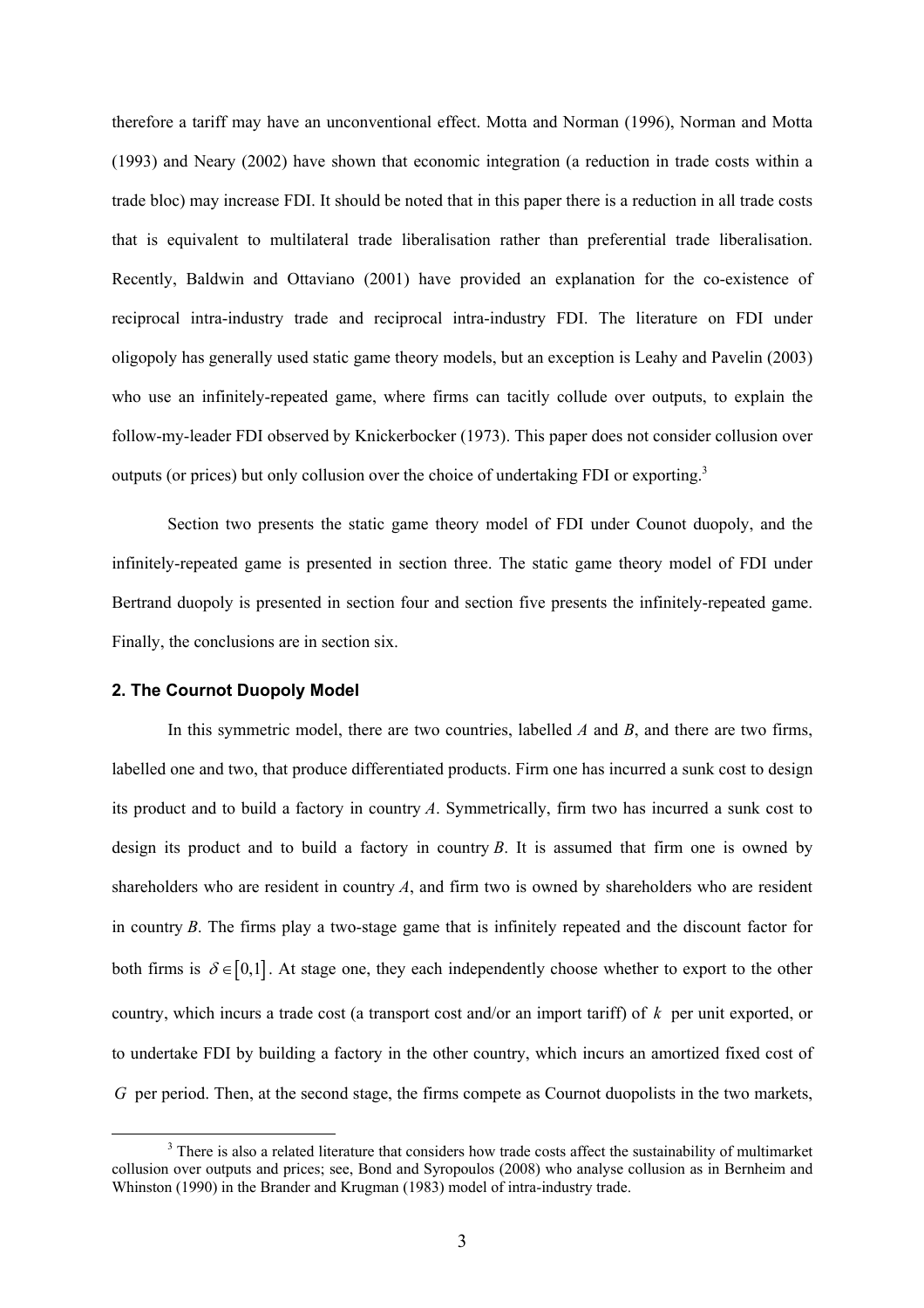which are assumed to be segmented. Both firms have a marginal cost of *c* whether they produce in the factory in their home country or, if they undertake FDI, in the factory in the foreign country. In each country, there is a representative consumer with preferences that can be represented by identical, quadratic, quasi-linear utility functions that yield linear demand functions for the differentiated products of the two firms. For country *A*, the utility function is:

$$
U_A = \alpha (x_{1A} + x_{2A}) - \frac{\beta}{2} (x_{1A}^2 + x_{2A}^2 + 2\phi x_{1A} x_{2A}) + z_A
$$
 (1)

where  $x_{1A}$  is the consumption of the product of firm one,  $x_{2A}$  is the consumption of the product of firm two, and  $z_A$  is the consumption of the numeraire good in country *A*. The numeraire good is produced by a perfectly competitive industry with constant returns to scale technology. The parameter  $\alpha$  is the maximum willingness to pay of the consumers,  $\beta$  is inversely related to the size of the market, and  $\phi$  is the degree of product substitutability that ranges from  $\phi = 0$  when the products are independent to  $\phi = 1$  when the products are perfect substitutes. Utility maximisation by the representative consumer yields the inverse demand functions in country *A*:

$$
p_{1A} = \alpha - \beta (x_{1A} + \phi x_{2A}) \qquad p_{2A} = \alpha - \beta (\phi x_{1A} + x_{2A}) \qquad (2)
$$

The utility function and demand functions are defined symmetrically for country *B*, and denoted by subscript *B* rather than *A*. Consider the market in country *A*, when firm two chooses to export, the marginal cost of firm one will be  $c$  and the marginal cost of firm two will be  $c + k$ . Therefore, the operating profits (before the fixed cost) of the firms will be  $\pi_{1A} = (p_{1A} - c)x_{1A}$  and  $\pi_{2A} = (p_{2A} - c - k)x_{2A}$ . The usual derivations for a Cournot duopoly yield the outputs, prices and profits of the two firms, where the superscript *E* denotes that firm two is exporting to country *A*:

$$
x_{1A}^{E} = \frac{(2-\phi)(\alpha - c) + \phi k}{\beta \Omega}, \qquad x_{2A}^{E} = \frac{(2-\phi)(\alpha - c) - 2k}{\beta \Omega},
$$
  
\n
$$
p_{1A}^{E} = c + \frac{(2-\phi)(\alpha - c) + \phi k}{\Omega}, \qquad p_{2A}^{E} = c + k + \frac{(2-\phi)(\alpha - c) + 2k}{\Omega},
$$
  
\n
$$
\pi_{1A}^{E} = \frac{1}{\beta \Omega^{2}} \Big[ (2-\phi)(\alpha - c) + \phi k \Big]^{2}, \qquad \pi_{2A}^{E} = \frac{1}{\beta \Omega^{2}} \Big[ (2-\phi)(\alpha - c) - 2k \Big]^{2},
$$
\n(3)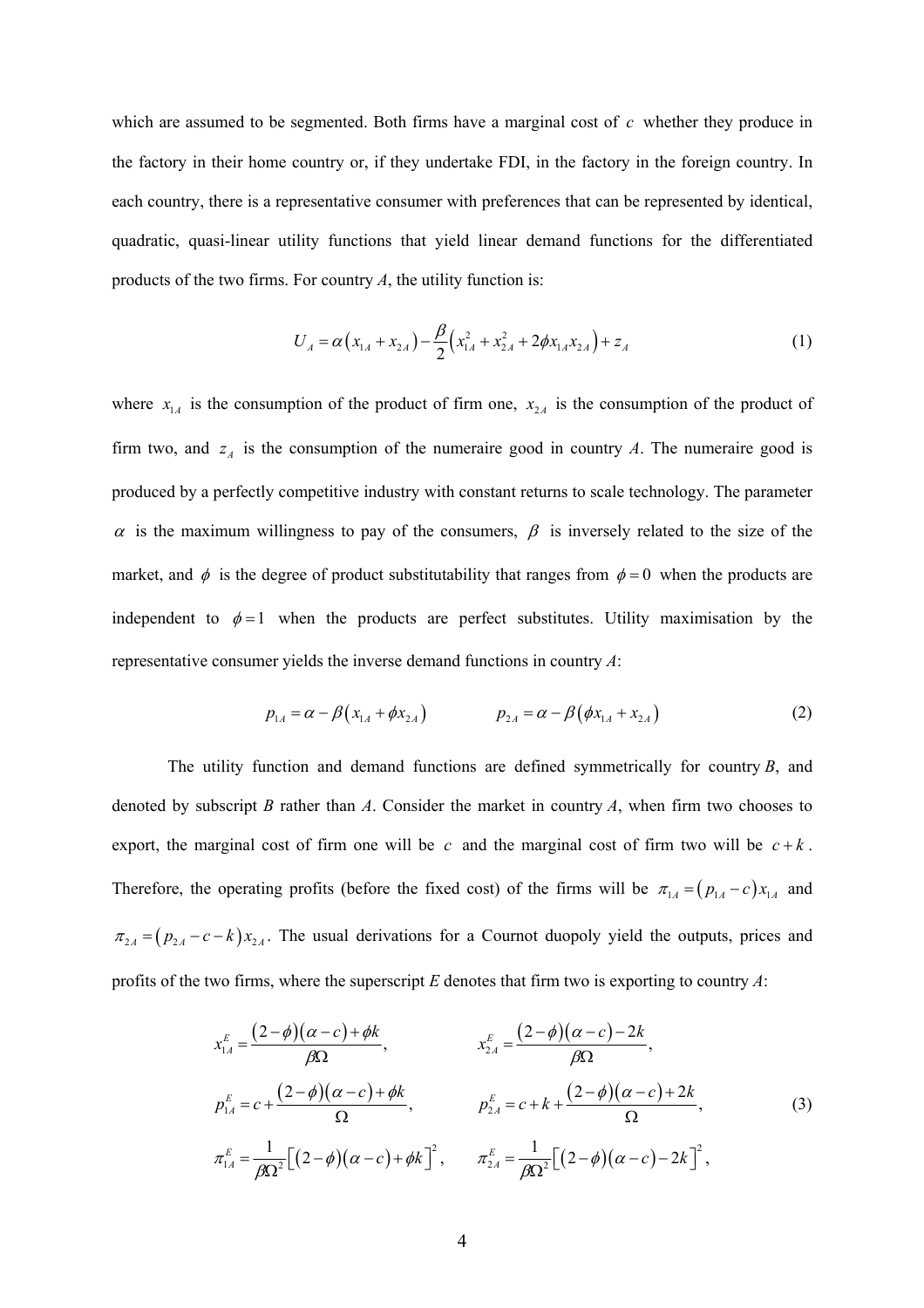where  $\Omega = 4 - \phi^2 > 0$ . The exports of firm two to country *A* and the profits of firm two from exports will be zero if the trade cost is prohibitive,  $k \ge \overline{k} = (2 - \phi)(\alpha - c)/2$ . If the trade cost is prohibitive then the firm one produces the monopoly output and earns monopoly profits in country *A*, which is the same as the outcome under autarky. Symmetry of the model implies that:  $x_{1B}^E = x_{2A}^E$ ,  $x_{2B}^E = x_{1A}^E$ ,  $p_{1B}^E = p_{2A}^E$ ,  $p_{2B}^E = p_{1A}^E$ ,  $\pi_{1B}^E = \pi_{2A}^E$  and  $\pi_{2B}^E = \pi_{1A}^E$ , where, for country *B* variables, the superscript *E* denotes that firm one is exporting to country *B*.

When firm two chooses to undertake FDI, the marginal cost of both firms will be *c* . Therefore, the operating profits (before the fixed cost) of the firms will be  $\pi_{1A} = (p_{1A} - c)x_{1A}$  and  $\pi_{2A} = (p_{2A} - c)x_{2A}$ . The usual derivations for a Cournot duopoly yield the outputs, prices and profits of the two firms, where the superscript *F* denotes that firm two is undertaking FDI to supply country *A*:

$$
x_{1A}^F = x_{2A}^F = \frac{(\alpha - c)}{\beta(2 + \phi)}
$$
\n
$$
p_{1A}^F = p_{2A}^F = \frac{\alpha + (1 + \phi)c}{2 + \phi}
$$
\n
$$
\pi_{1A}^F = \pi_{2A}^F = \frac{(\alpha - c)^2}{\beta(2 + \phi)^2}
$$
\n(4)

Comparing prices in (3) and (4) shows that FDI intensifies competition since the prices set by both firms are lower when firm two undertakes FDI to supply country *A* than when it exports to country *A*, which reduces the profits of firm one. Symmetry of the model implies that:  $x_{1B}^F = x_{2B}^F = x_{1A}^F$ ,  $p_{1B}^F = p_{2B}^F = p_{1A}^F$ , and  $\pi_{1B}^F = \pi_{2B}^F = \pi_{1A}^F$ , where, for country *B* variables, the superscript *F* denotes that firm one is undertaking FDI in country *B*.

Since each firm can choose either to export or to undertake FDI, there are four possible cases to consider. The model is symmetric so the profits of the firms will also be symmetric. Denote the operating profits (before the fixed cost) of a firm from sales in the two countries as: Π<sub>EE</sub> when both firms choose to export;  $\Pi_{FE}$  when the firm chooses to export and its competitor chooses to undertake FDI;  $\Pi_{EF}$  when the firm chooses to export and its competitor chooses to undertake FDI; and  $\Pi_{FF}$ when both firms choose to undertake FDI. Hence, using (3) and (4), the operating profits of the firms from sales in the two countries are: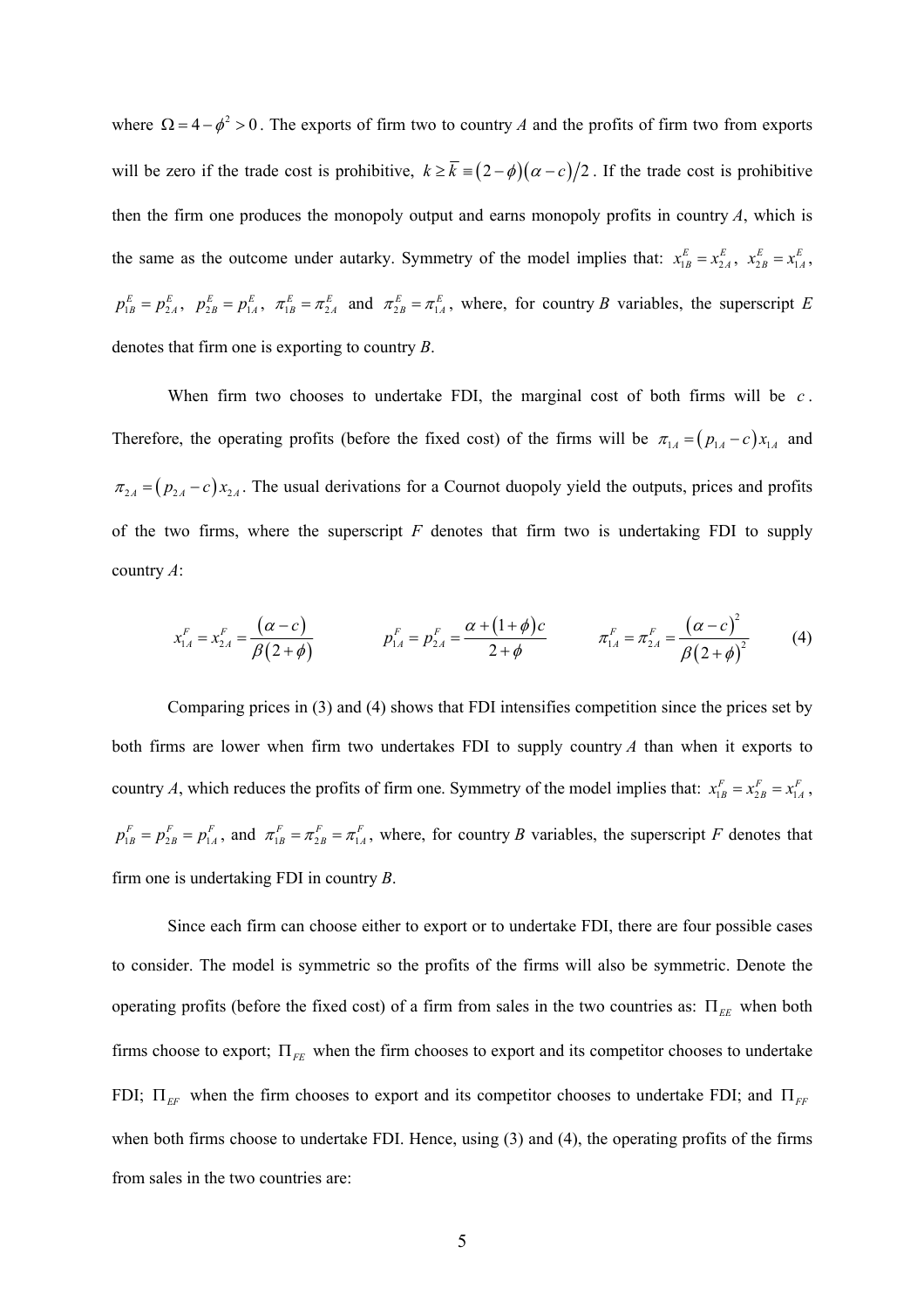$$
\Pi_{EE} = \pi_{1A}^{E} + \pi_{1B}^{E} = \pi_{2A}^{E} + \pi_{2B}^{E}, \qquad \Pi_{FE} = \pi_{1A}^{E} + \pi_{1B}^{F} = \pi_{2A}^{F} + \pi_{2B}^{E},
$$
\n
$$
\Pi_{EF} = \pi_{1A}^{F} + \pi_{1B}^{E} = \pi_{2A}^{E} + \pi_{2B}^{F}, \qquad \Pi_{FF} = \pi_{1A}^{F} + \pi_{1B}^{F} = \pi_{2A}^{F} + \pi_{2B}^{F}.
$$
\n(5)

In the static game, when its competitor chooses to export, undertaking FDI is profitable for a firm if  $\Pi_{FE} - G > \Pi_{EE}$  and, when its competitor chooses to undertake FDI, undertaking FDI is profitable if  $\Pi_{FF} - G > \Pi_{EF}$ . As markets are segmented, the decision of the firm is actually independent of the choice of its competitor, and undertaking FDI is a dominant strategy for both firms if the fixed cost of FDI is less than the critical value  $\overline{G} = \Pi_{FE} - \Pi_{EF} = \Pi_{FF} - \Pi_{EF}$ .

$$
\overline{G} = \frac{4k}{\beta \Omega^2} \left[ \left( 2 - \phi \right) \left( \alpha - c \right) - k \right] \tag{6}
$$

Clearly, this is a concave quadratic in the trade cost *k* that is increasing in the trade cost up to the prohibitive trade cost,  $k = \overline{k}$ . The critical value of the fixed cost of FDI is shown in figure one as a function of the trade cost for the parameter values:  $\alpha = 50$ ,  $\beta = 1$ ,  $c = 14$ , with  $\phi = 9/10$  in figure 1a and with  $\phi = 1/2$  in figure 1b. Undertaking FDI is a dominant strategy for both firms in the region where  $G < \overline{G}$  whereas exporting is a dominant strategy for both firms in the region where  $G > \overline{G}$ . Hence, in this static game, a reduction in trade costs will only lead firms to shift from undertaking FDI to exporting, and will never lead firms to shift from exporting to undertaking FDI.

When both firms undertake FDI they will have higher profits than when they both export if  $\Pi_{FF} - G > \Pi_{EE}$ , and this will be the case if the fixed cost of FDI is less than  $\hat{G} = \Pi_{FF} - \Pi_{EE} = (\Pi_{FE} - \Pi_{EE}) + (\Pi_{FF} - \Pi_{FE})$ . The first bracketed term is the profit gain for a firm from undertaking FDI whereas the second bracketed term is the effect on a firm's profits of its competitor undertaking FDI. Using the definition of  $\overline{G}$  from (6),  $\hat{G}$  becomes:  $\hat{G} = \overline{G} + (\Pi_{FF} - \Pi_{FE})$ , and then using  $(3)$ ,  $(4)$  and  $(5)$  the term in brackets is:

$$
\Pi_{FF} - \Pi_{FE} = -\frac{\phi k}{\beta \Omega^2} \Big[ 2(2-\phi)(\alpha - c) + \phi k \Big] < 0 \tag{7}
$$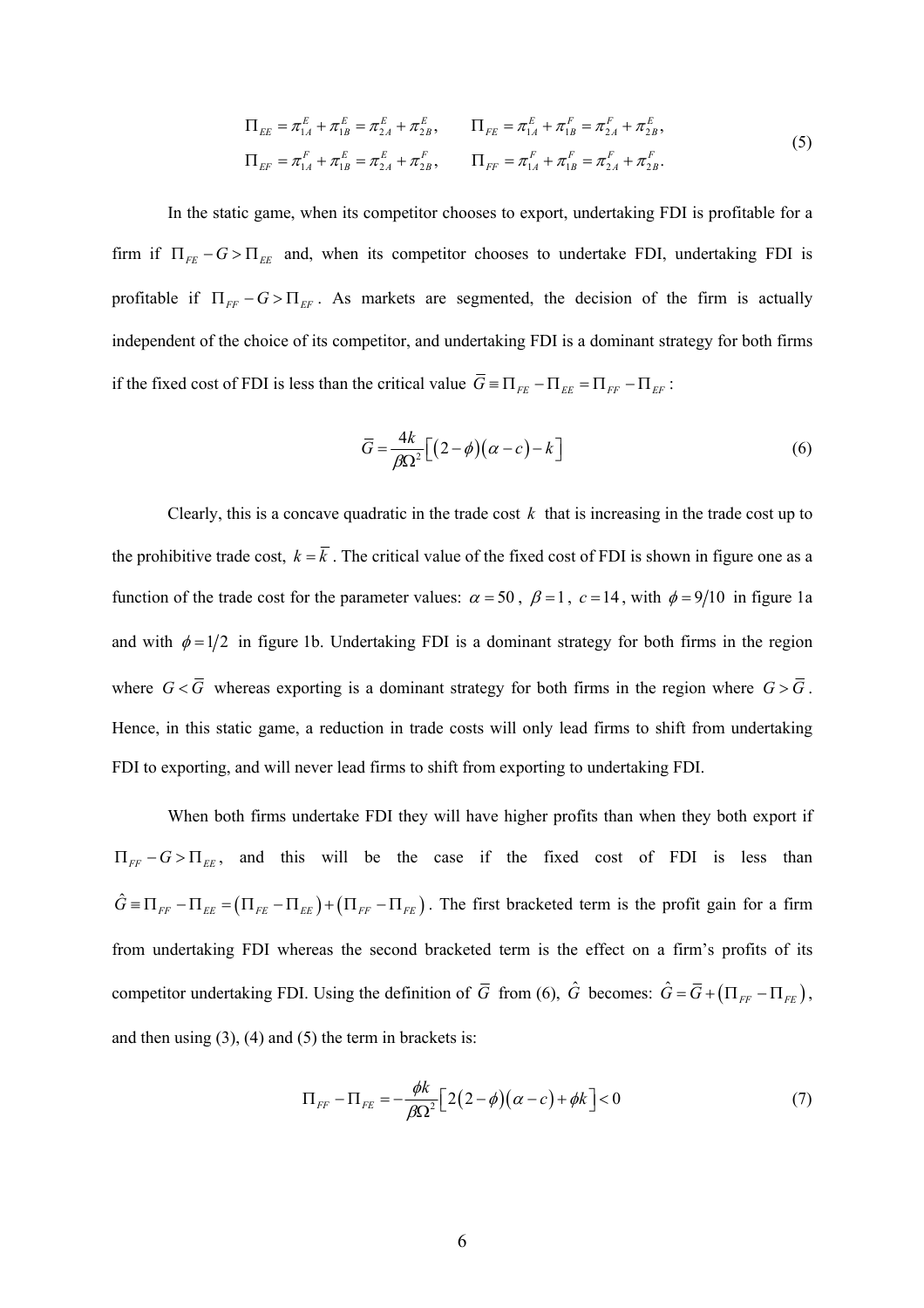Since FDI intensifies competition, a firm makes lower profits when its competitor undertakes FDI than when its competitor exports,  $\Pi_{FF} < \Pi_{FE}$ , and it will always be the case that  $\hat{G} < \overline{G}$ . Differentiating (7) with respect to the degree of product substitutability,  $\phi$ , yields:

$$
\frac{\partial \left(\Pi_{FF} - \Pi_{FE}\right)}{\partial \phi} = \frac{-2k}{\beta \Omega^3} \Big[ 2(2-\phi)\Big(2-\phi+\phi^2\Big) \big(\alpha - c\big) + \phi\Big(4+\phi^2\Big)k \Big] < 0 \tag{8}
$$

Therefore, the reduction in profits as a result of a firm's competitor undertaking FDI is increasing in the degree of product substitutability, and hence  $(\bar{G} - \hat{G})$  is increasing in the degree of product substitutability. Substituting (6) and (7) into the definition of  $\hat{G}$  yields:

$$
\hat{G} = \frac{k}{\beta \Omega^2} \left[ 2(2-\phi)^2 (\alpha - c) - (4+\phi^2)k \right]
$$
\n(9)

This is a concave quadratic that has a maximum value when the trade cost is  $\hat{k} = (2 - \phi)^2 (\alpha - c)/(4 + \phi^2)$ , where  $\hat{k} < \overline{k}$  for  $\phi > 0$ , and it is positive if  $k < 2\hat{k}$ , where  $2\hat{k} < \overline{k}$  if the degree of product substitutability  $\phi > 2(\sqrt{2}-1) \approx 0.83$ . Obviously, the quadratic (9) is increasing in *k* for  $k < \hat{k}$  and decreasing for  $k < \hat{k}$ . The explanation for this is that profits when both countries choose to export,  $\Pi_{EE}$ , is decreasing in the trade cost when  $k < \hat{k}$  and increasing when  $k > \hat{k}$ . An increase in the trade cost has a negative effect on exports since it increases the marginal cost of the firm whereas it has a positive effect on domestic sales since it increases the marginal cost of the firm's competitor, but the absolute size of the direct effect on exports is larger than the indirect effect on domestic sales. Therefore, when the trade cost is low and the price-cost margins are similar in the two markets then the negative effect on exports will dominate the positive effect on domestic sales, whereas when the trade cost is high and the price-cost margin on domestic sales is much higher than on exports then the positive effect on domestic sales will dominate the negative effect on exports.

Profits will be higher when both firms undertake FDI than when both export in the region in figure one where  $G < \hat{G}$ . In the region where  $\hat{G} < G < \overline{G}$ , the static game is a prisoners' dilemma where undertaking FDI is the dominant strategy for both firms, but profits are lower when both firms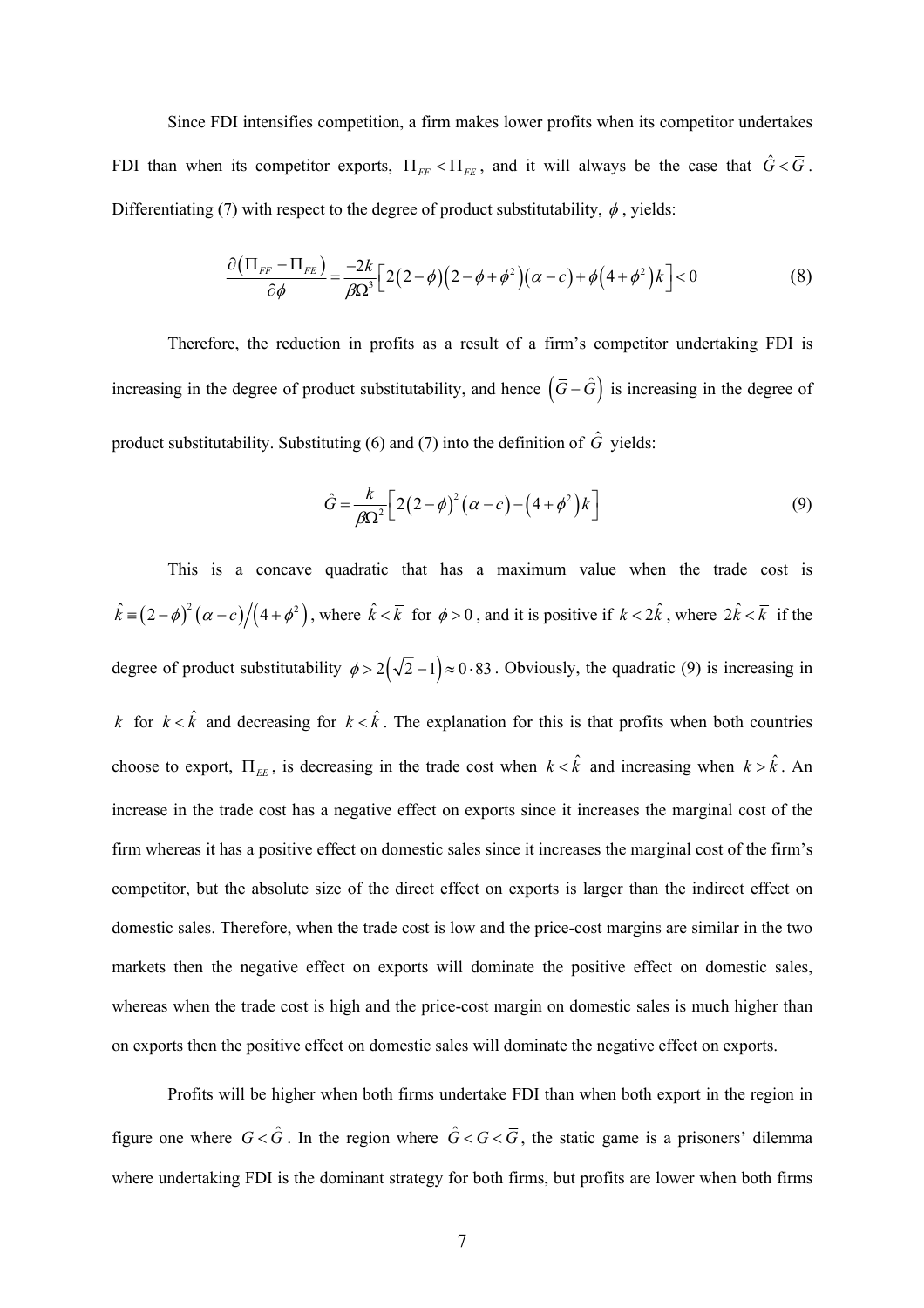undertake FDI than when they both export as a result of more intensive competition and the firms incurring the fixed cost of undertaking FDI. Comparing figure 1a when the products are close substitutes and figure 1b, it can be seen that the outcome is more likely to be a prisoners' dilemma when the products are close substitutes, as expected given (8), since this is when competition will be most intense.

#### **3. The Infinitely-Repeated Cournot Duopoly Game**

As is well known, firms can avoid the prisoners' dilemma problem by tacitly colluding when the game is infinitely repeated. Friedman (1971) showed that Nash reversion trigger strategies can sustain a collusive outcome as a subgame perfect Nash equilibrium in an infinitely repeated game. The preferred outcome where both firms choose to export could be sustained by the threat of reversion to the Nash equilibrium where both firms undertake FDI if the discount factor is sufficiently high. It is assumed that the firms only collude over the undertaking FDI versus exporting decision, and that the firms choose outputs as Cournot duopolists in the second stage of the game. The equilibrium of this infinitely-repeated game will be a subgame-perfect Nash equilibrium as the firms are using Nash equilibrium strategies in all subgames. Both firms choosing to export is a Nash equilibrium if the present discounted profits from collusion (both firms choosing to export) exceed the present discounted value of profits from cheating (choosing to undertake FDI when the competitor has chosen to export) for one period followed forever thereafter by the Nash equilibrium profits (when both firms choose to undertake FDI):

$$
\frac{1}{1-\delta}\Pi_{EE} > (\Pi_{FE} - G) + \frac{\delta}{1-\delta}(\Pi_{FF} - G) \tag{10}
$$

The collusive outcome can be sustained as a Nash equilibrium if the fixed cost of FDI is greater than the critical value obtained by rearranging (10), which yields:

$$
G^*(\delta) = (1 - \delta)(\Pi_{FE} - \Pi_{EE}) + \delta(\Pi_{FF} - \Pi_{EE}) = (1 - \delta)\overline{G} + \delta\hat{G}
$$
\n(11)

The critical value  $G^*$  is a convex combination of  $\overline{G}$  and  $\hat{G}$  where the weights depend upon the discount factor. When the discount factor is equal to zero, the critical fixed cost is  $G^* = \overline{G}$  and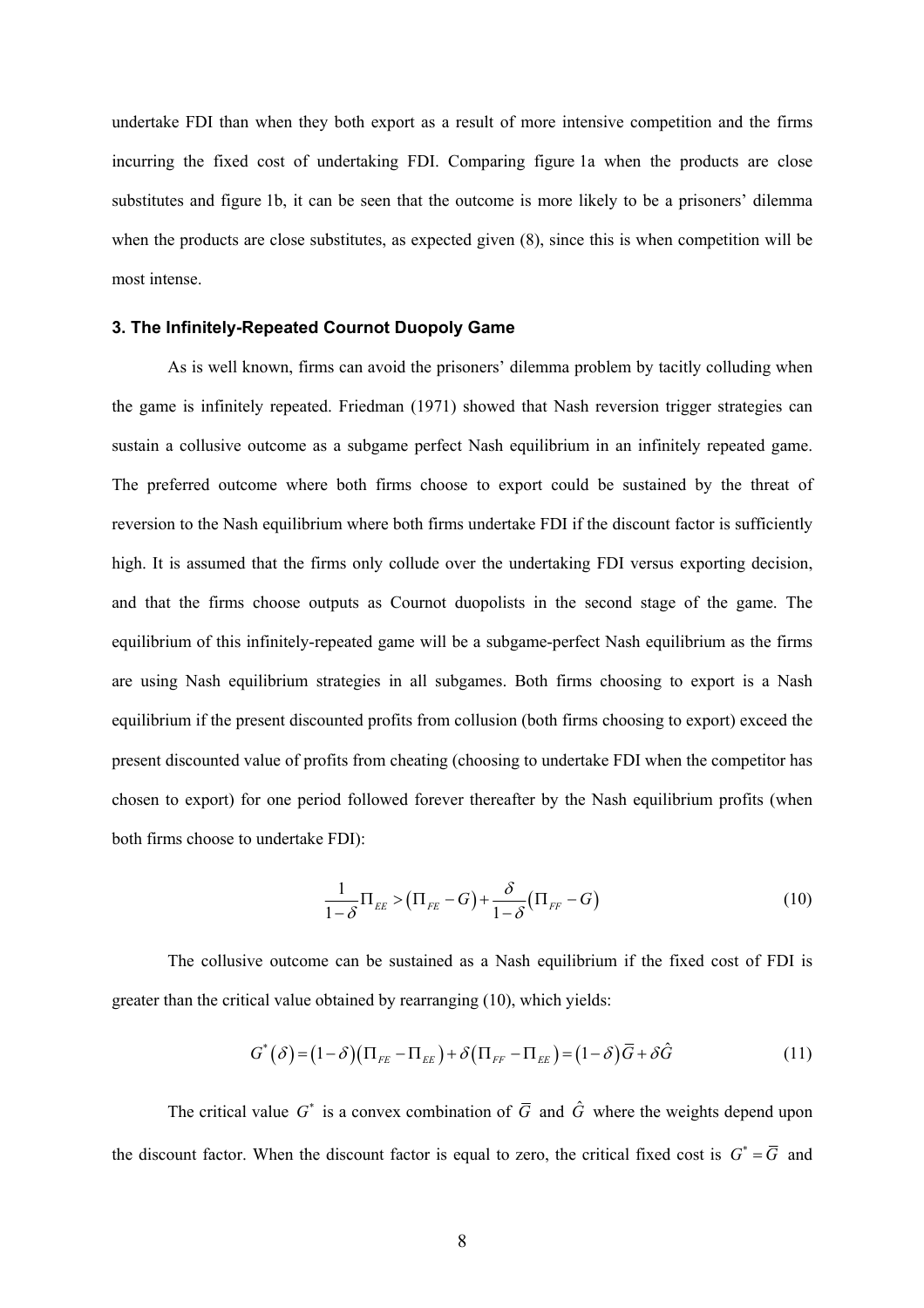when the discount factor is one, the critical value of the fixed cost is  $G^* = \hat{G}$ . Thus, as one would expect, this means that when  $\delta = 1$  the collusive equilibrium can be sustained whenever the static game is a prisoners' dilemma,  $G > \hat{G}$ . Since  $\hat{G} < \overline{G}$ , the critical value of the fixed cost in the infinitely repeated game is lower than in the static game if the discount factor is greater than zero,  $\delta$  > 0, and it is decreasing in the discount factor. Substituting (5) into (11), yields the critical fixed cost of FDI in terms of the parameters of the model:

$$
G^*(\delta) = \frac{k}{\beta \Omega^2} \Big[ 2(2-\phi)(2-\phi\delta)(\alpha-c) - (4+\phi^2\delta)k \Big]
$$
(12)

It is shown in figure two as a concave quadratic function of the trade cost for a number of discount factors  $\delta \in \{0, 1/3, 2/3, 1\}$  using the same parameter values as in figure one with  $\phi = 9/10$  in figure 2a and  $\phi = 1/2$  in figure 2b. In the region between  $G^*(\delta)$  and  $\overline{G}$ , the collusive outcome where both firms export can be sustained as a Nash equilibrium in the infinitely-repeated game whereas both firms would undertake FDI in the static game. Clearly, a larger discount factor makes it easier to sustain the collusive outcome where firms choose exporting rather than undertaking FDI. This leads to the following proposition:

*Proposition 1: Under Cournot duopoly, the collusive outcome where both firms export can be sustained as a subgame perfect Nash equilibrium in the infinitely-repeated game if the fixed cost of FDI is greater than the critical value*  $G^*$ , and the critical value is decreasing in the discount factor,  $\partial G^* / \partial \delta < 0$ .

Before considering the welfare effects of collusion, it is worthwhile to analyse how trade costs affect the sustainability of collusion as this has an interesting implication for the relationship between trade costs and FDI. To understand how the critical value of fixed cost of FDI depends upon the trade cost, differentiate  $(12)$  with respect to  $k$ , which yields:

$$
\frac{\partial G^*}{\partial k} = \frac{2}{\beta \Omega^2} \Big[ \Big( 2 - \phi \Big) \Big( 2 - \phi \delta \Big) \Big( \alpha - c \Big) - \Big( 4 + \phi^2 \delta \Big) k \Big] \tag{13}
$$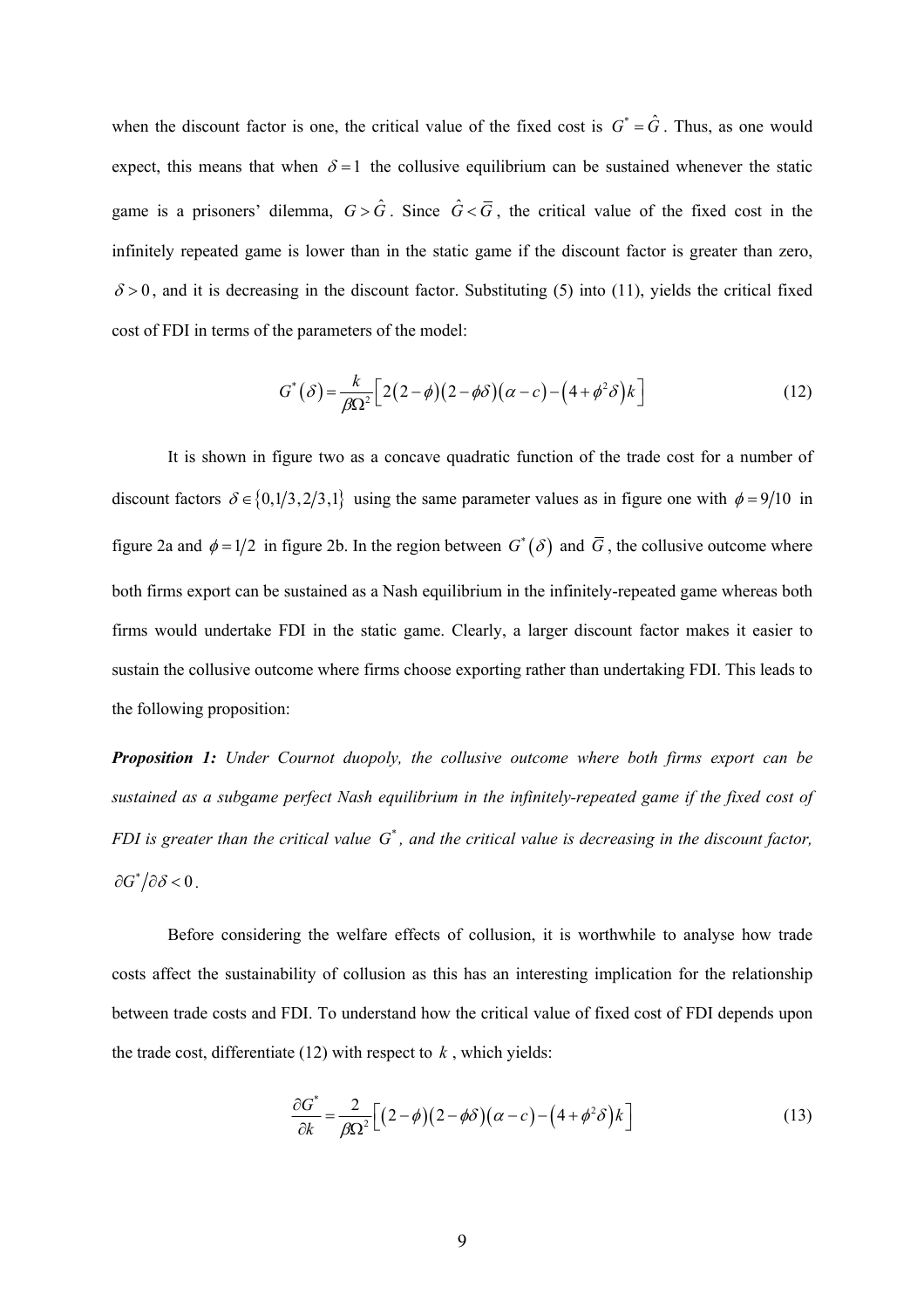For low trade costs the derivative will be positive, but for a sufficiently high trade costs the derivative is negative. The derivative is negative if the trade cost is greater than:

$$
k^* = \frac{(2-\phi)(2-\phi\delta)}{4+\phi^2\delta}(\alpha-c)
$$
\n(14)

This critical value of the trade cost is equal to the prohibitive trade cost,  $k^* = \overline{k}$ , when the discount factor is  $\delta = 0$ , and it decreases to  $k^* = \hat{k}$  when  $\delta = 1$ , where  $\hat{k} < \overline{k}$  for  $\phi \in [0,1]$ . In figures 2a and 2b, the critical fixed cost  $G^*$  is decreasing to the right of the curve labelled  $k^* k^*$  that joins the maxima of  $G^*$  and that represents  $k^*$  as an implicit function of the discount factor. Hence, in the shaded regions in figures 2a and 2b, if there is a regime switch as a result of a reduction in trade costs then firms will shift from exporting to undertaking FDI. For example, in figure 2a when the discount factor is  $\delta = 2/3$ , a reduction in trade costs may shift the equilibrium from *E* (where both firms export) to  $F$  (where both firms undertake FDI). Comparing figures 2a and 2b, it seems that this will happen for a wider range of values of the transport cost when the products are close substitutes. This leads to the following proposition:

*Proposition 2: Under Cournot duopoly, if the trade cost*  $k > k^*$  *then the critical value of the fixed cost G*<sup>\*</sup> *is decreasing in the trade cost,*  $\partial G^*/\partial k < 0$ *, and a reduction in trade costs may lead the firms to switch from exporting to undertaking FDI.* 

When the trade cost is sufficiently high, a reduction in trade costs makes it harder for the firms to sustain the collusive outcome where both firms export, and may lead to a switch to the outcome where both firms undertake FDI. This is because when the trade cost is sufficiently high a reduction in trade costs will reduce the profitability of collusion where both firms export,  $\Pi_{FE}$ ; increase the profitability of cheating (undertaking FDI while the competitor exports),  $\Pi_{FE}$ ; and not affect the profitability in the Nash equilibrium,  $\Pi_{FF}$ . This result, which never occurs in the static game, might provide an explanation for the increase in FDI in an era when multilateral trade liberalisation has reduced trade costs.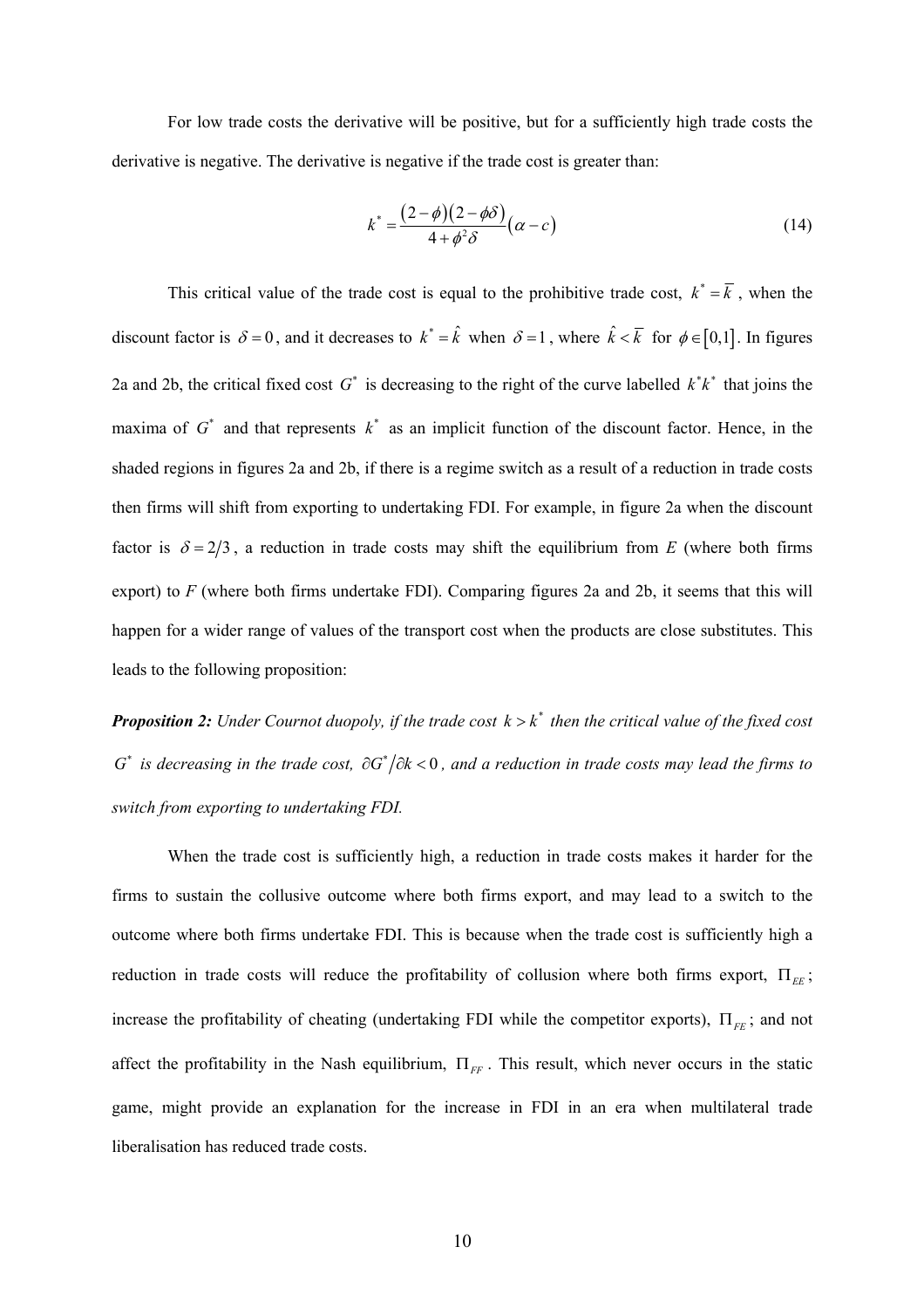When firms collude over prices or outputs, the effect is unambiguously to reduce welfare by increasing the deadweight loss from oligopoly, but the welfare effects of collusion over FDI turn out to be more ambiguous. The welfare effects will differ depending upon whether the trade cost is a transport cost involving a real resource cost or an import tariff where the tariff revenue accrues to the governments. First, consider the case when the trade cost is a transport cost then the welfare of a country is given by the sum of consumer surplus and the profits of its firm. When collusion occurs,  $G > G^*(\delta)$ , the firms will both export rather than both undertake FDI, and the welfare of a country when both firms export is:

$$
W_{EE}^{R} = \frac{\beta}{2} \left[ \left( x_{1A}^{E} \right)^{2} + \left( x_{2A}^{E} \right)^{2} + 2 \phi x_{1A}^{E} x_{2A}^{E} \right] + \Pi_{EE}
$$
\n(15)

The first expression is consumer surplus given the quasi-linear utility function (1) for country *A*, but symmetry implies that consumer surplus is the same in both countries, and the superscript *R* denotes a real trade (transport) cost. In the static game, if  $G < \overline{G}$ , then both firms undertake FDI, and the welfare of a country when both firms undertake FDI is:

$$
W_{FF}^{R} = \frac{\beta}{2} \bigg[ \left( x_{1A}^{F} \right)^{2} + \left( x_{2A}^{F} \right)^{2} + 2 \phi x_{1A}^{F} x_{2A}^{F} \bigg] + \Pi_{FF} - G \tag{16}
$$

Subtracting (16) from(15) then using (3), (4) and (5) yields the welfare effect of collusion over FDI, the difference in welfare between the collusive equilibrium where both firms export and the static equilibrium where both firms undertake FDI:  $\Delta W^R = W_{EE}^R - W_{FF}^R$ :

$$
\Delta W^{R} = G - \frac{k}{2\beta\Omega^{2}} \Big[ 2(3+\phi)(2-\phi)^{2}(\alpha-c) - (12-\phi^{2})k \Big]
$$
 (17)

The collusive outcome where the firms export rather than undertake FDI reduces the intensity of competition and leads to higher prices, but the firms do not incur the fixed cost of FDI. Hence, the welfare effect of collusion over FDI will be positive (negative) if the fixed cost of FDI is more (less) than:

$$
G^R = \frac{k}{2\beta\Omega^2} \Big[ 2(3+\phi)(2-\phi)^2(\alpha-c) - (12-\phi^2)k \Big]
$$
 (18)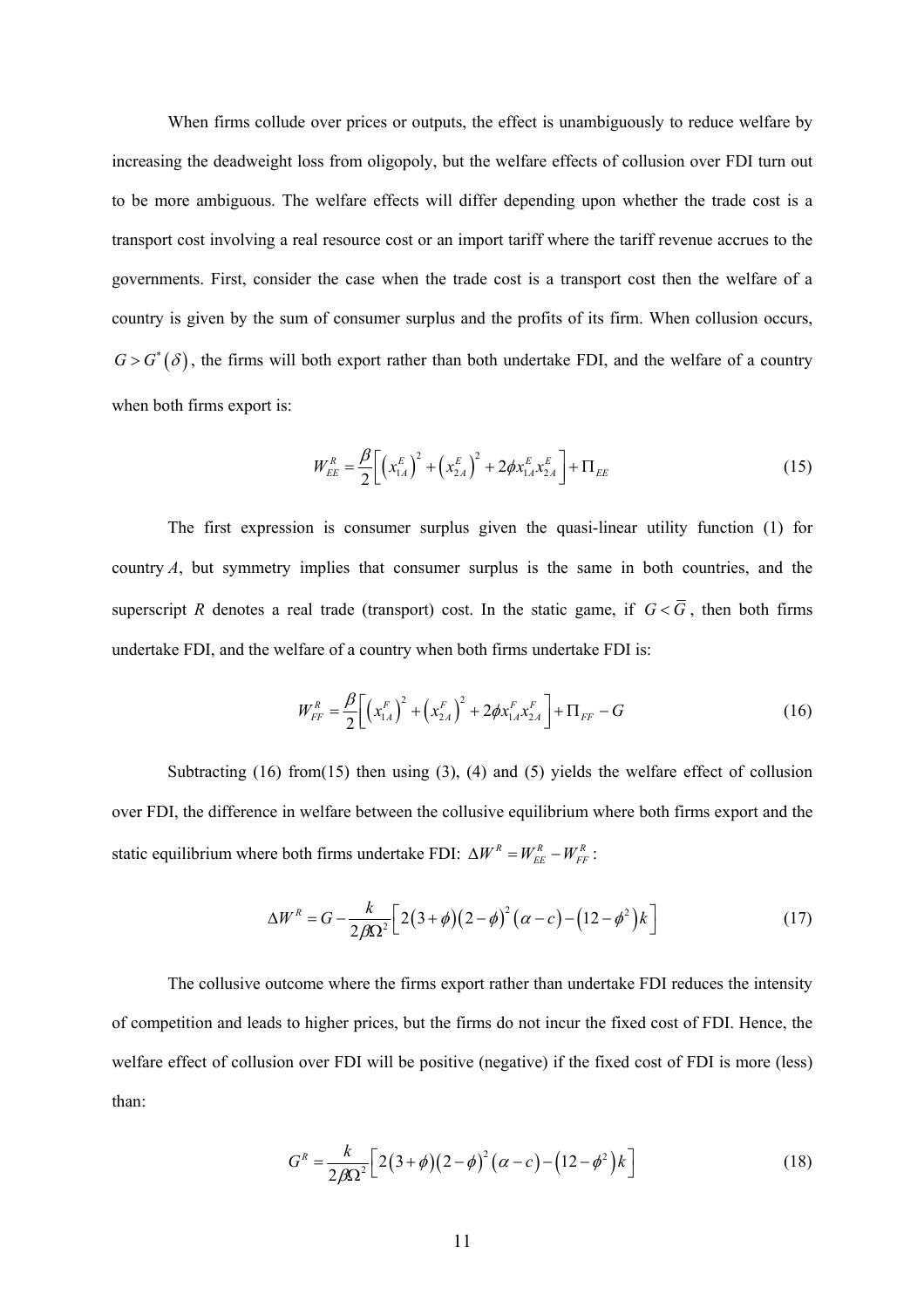This is a concave quadratic in the trade cost,  $k$ , that is shown in figure three for the same parameter values as in figures one and two with  $\phi = 9/10$  in figure 3a and with  $\phi = 1/2$  in figure 3b. Since collusion over FDI can only occur when the fixed cost of FDI  $G < \overline{G} = G^*(\delta = 0)$ , it is informative to compare  $G^R$  with  $\overline{G}$ , which can be done by subtracting (6) from (18) to obtain:

$$
G^R - \overline{G} = \frac{k}{2\beta\Omega} \Big[ 2(1-\phi)(\alpha - c) - k \Big]
$$
 (19)

This is a concave quadratic in the trade cost, *k* , that is equal to zero when the trade cost is zero and positive (negative) if the trade cost  $k < (>\rangle) k^R \equiv 2(1-\phi)(\alpha - c)$ , where  $k^R < (\geq) \overline{k}$  if  $\phi > (<) 2/3$ . Hence, if the products are not close substitutes,  $\phi < 2/3$  as in figure 3b, then  $G^R > \overline{G}$  for all trade costs,  $k \in [0, \overline{k}]$ , and if the firms collude over FDI then there will be welfare losses for both countries. However, if the products are close substitutes,  $\phi > 2/3$  as in figure 3a, then there is the possibility of a welfare gain from collusion over FDI if the fixed cost of FDI  $G > G<sup>R</sup>$ , but this will only be the case if the trade cost  $k > k^R$ . A welfare gain from collusion over FDI occurs in region *R* in figure 3a, which includes the case when the trade cost is prohibitive. This leads to the following proposition:

*Proposition 3: Under Cournot duopoly, with real trade (transport) costs, there will be a welfare gain from collusion over FDI if*  $G > G^R$ , which will only be the case if  $\phi > 2/3$  and  $k > k^R$ . Otherwise *there will be a welfare loss.* 

The counterintuitive possibility of a welfare gain from collusion over FDI arises because the loss of consumer surplus is outweighed by the increase in profits and not having to incur the fixed cost of FDI when both firms export rather than undertake FDI. This happens when the products are close substitutes and the trade cost is sufficiently high. Then, the strategic incentive to invest in FDI is large and the negative effect on the profits of the firm's competitor is large. The collusive outcome where both firms export not only avoids the prisoners' dilemma from FDI for the firms but also for the countries.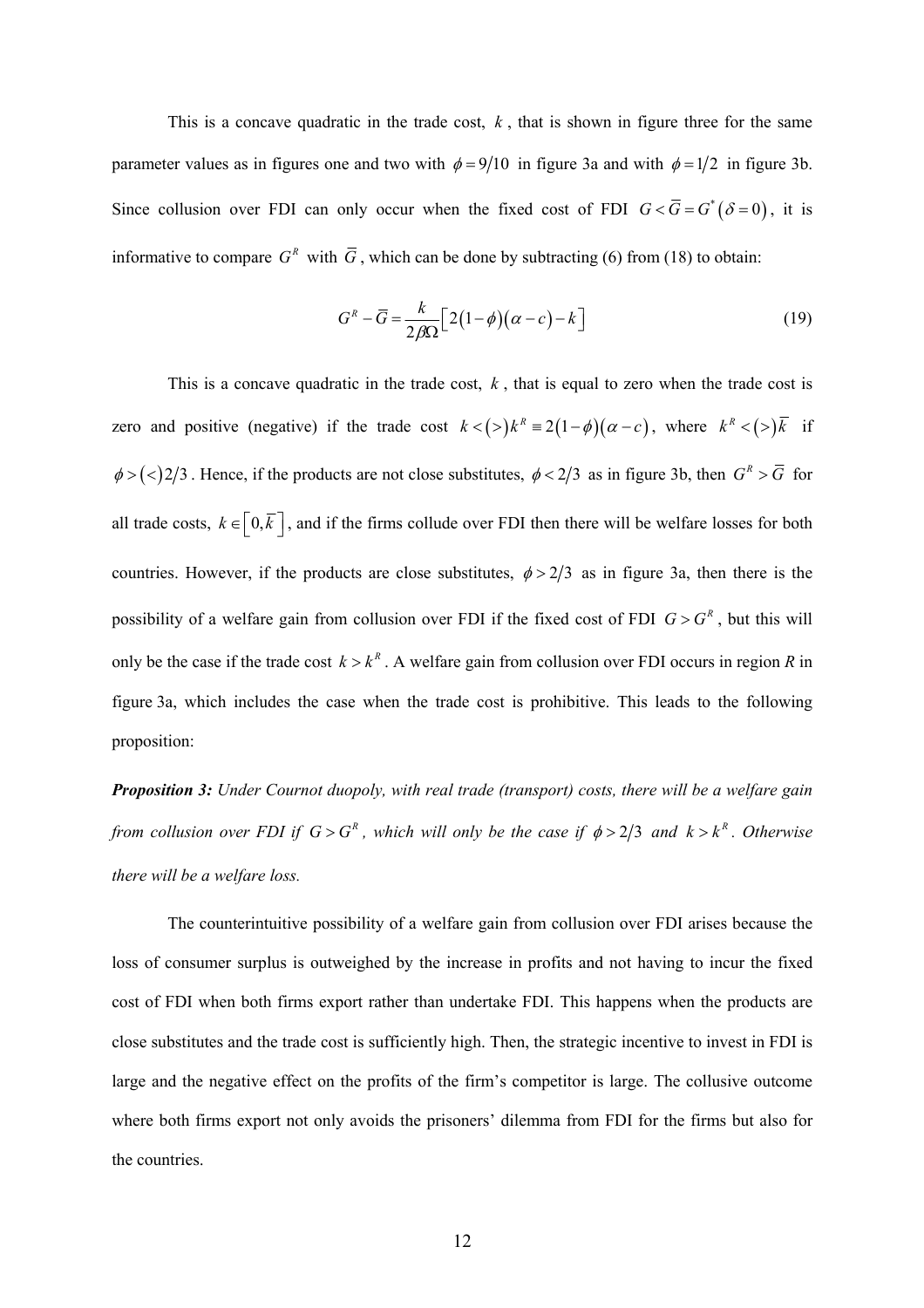When the trade cost is an import tariff rather than a transport cost, the tariff revenue will accrue to the government in the importing country and will contribute to the welfare of the country. Hence, the welfare of a country when both firms export is given by consumer surplus, the profits of its firm, and tariff revenue:  $W_{EE}^T = W_{EE}^R + kx_{2A}^E$ , where the superscript *T* denotes a tariff. Since there is no tariff revenue when both firms undertake FDI, the welfare of a country when both firms undertake FDI is:  $W_{FF}^R = W_{FF}^T$ . Therefore, the welfare effect of collusion over FDI with a tariff is  $\Delta W^T = W_{EE}^T - W_{FF}^T$ :

$$
\Delta W^{T} = G - \frac{k}{2\beta\Omega^{2}} \Big[ 2(2 - \phi)^{2} (\alpha - c) + (4 - 3\phi^{2})k \Big]
$$
 (20)

Hence, the welfare effect of collusion over FDI will be positive (negative) if the fixed cost of FDI is more (less) than:

$$
G^{T} = \frac{k}{2\beta\Omega^{2}} \Big[ 2(2-\phi)^{2}(\alpha - c) + (4-3\phi^{2})k \Big]
$$
 (21)

This is a convex quadratic in the trade cost, *k*, that is shown in figure three with  $\phi = 9/10$  in figure 3a and with  $\phi = 1/2$  in figure 3b. Note that  $G^T = G^R$  at the prohibitive trade cost,  $k = \overline{k}$ , as tariff revenue is zero since there are no imports. Since collusion over FDI can only occur when the fixed cost of FDI  $G < \overline{G} = G^*(\delta = 0)$ , it is informative to compare  $G^T$  with  $\overline{G}$ , which can be done by subtracting (6) from (21) to obtain:

$$
GT - \overline{G} = \frac{-k}{2\beta\Omega} \Big[ 2(\alpha - c) - 3k \Big]
$$
 (22)

This is a convex quadratic in the trade cost, *k* , that is zero when the trade cost is zero and will be negative (positive) if the trade cost  $k < (>\rangle) k^T \equiv 2(\alpha - c)/3$ , where  $k^T < \overline{k}$  if  $\phi < 2/3$ . If the products are close substitutes,  $\phi > 2/3$  as in figure 3a, then  $G^T < \overline{G}$  for all trade costs,  $k \in \left[0, \overline{k}\right]$ , and there will be a welfare gain (loss) from collusion over FDI if  $G > ($ *C* $)^T$ . When the products are not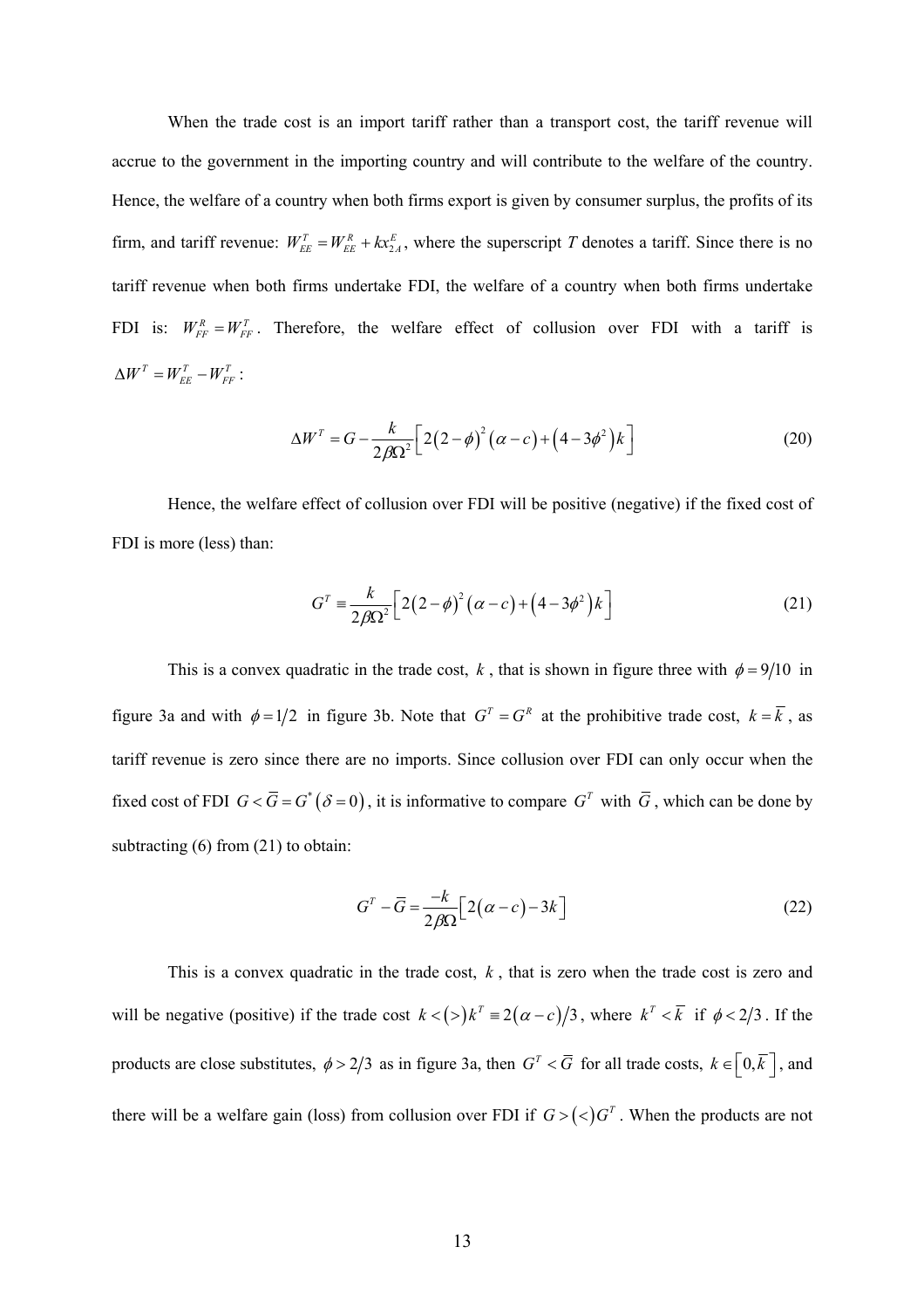close substitutes,  $\phi < 2/3$  as in figure 3b, then  $G^T < \overline{G}$  for trade costs  $k < k^T$ , and there will be a welfare gain (loss) if  $G > ($ *Z* $)$  $G<sup>T</sup>$  whereas if  $k > k<sup>T</sup>$  then there is a welfare loss.

Also, since collusion over FDI can only occur when the fixed cost of FDI  $G > \hat{G} = G^*(\delta = 1)$ , it is informative to compare  $G<sup>T</sup>$  with  $\hat{G}$ , which can be done by subtracting (9) from (21) to obtain:

$$
G^{T} - \hat{G} = \frac{-k}{2\beta\Omega^{2}} \Big[ 2(2-\phi)^{2}(\alpha - c) - (12-\phi^{2})k \Big]
$$
 (23)

Therefore,  $G^T > (\leq) \hat{G}$  if the trade cost  $k > (\leq) k^S = 2(2 - \phi)^2 (\alpha - c)/(12 - \phi^2)$ , where  $k^s < \overline{k}$  whatever the degree of product substitutability,  $\phi \in [0,1]$  as shown in figures 3a and 3b. Hence, with import tariffs, there will always be a welfare gain from collusion if  $k < k^s$ . This leads to the following proposition:

*Proposition 4: Under Cournot duopoly, with import tariffs, there will be a welfare gain from collusion over FDI if*  $G > G^T$ , which will always be the case for  $k \in [0, k^S]$ , may be the case for  $k \in [k^s, \overline{k}]$  if  $\phi > 2/3$  or  $k \in [k^s, k^r]$  if  $\phi < 2/3$ . Otherwise there will be a welfare loss.

A welfare gain from collusion over FDI occurs in regions *R* and *T* in figure 3a, and in region *T* in figure 3b. The likelihood of a welfare gain from collusion over FDI is greater with import tariffs than with transport costs as transport costs are a real resource cost to the countries. As an illustration of the different welfare effects with transport costs and tariffs, figure four compares welfare in the static game with welfare in the infinitely-repeated game for the same parameters as in previous figures with  $\phi = 9/10$ ,  $\delta = 2/3$ , and  $G = 60$ . The critical fixed cost of FDI to sustain collusion  $G^*(\delta = 2/3)$  and the fixed cost  $G = 60$  are shown in figure 3a. The corresponding welfare in the static and the infinitely-repeated games is shown in figure 4a when the trade cost is a transport cost and in figure 4b when the trade cost is a tariff. In region *I*, both firms export in the static game and in the infinitely-repeated game so there is no collusive outcome and hence no welfare effect from collusion. In region *II*, both firms undertake FDI in the static game while there is a collusive outcome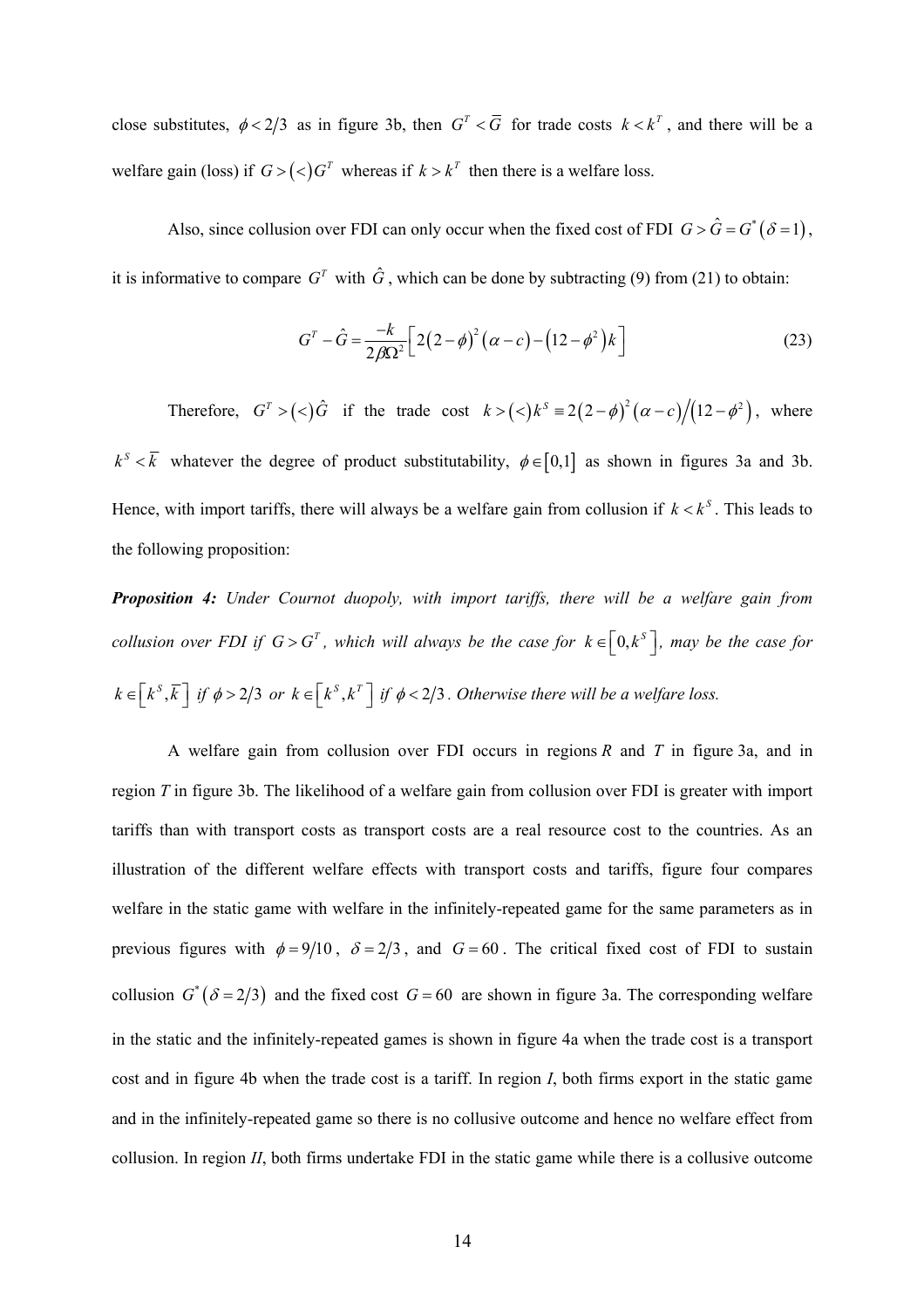in the infinitely-repeated game where both firms export. This results in a welfare loss with transport costs in figure 4a and a welfare gain with tariffs in figure 4b. In region *III*, both firms undertake FDI in the static game and in the infinitely-repeated game so there is no collusive outcome and hence no welfare loss from collusion. In region IV, both firms undertake FDI in the static game while there is a collusive outcome in the infinitely-repeated game where both firms export. This results in a welfare loss with both transport costs in figure 4a and with tariffs in figure 4b. Figures 4a and 4b also show how a reduction in trade costs may lead to a switch from exporting to undertaking FDI.

#### **4. The Bertrand Duopoly Model**

Models of international trade under imperfect competition are notorious for yielding different results under Bertrand oligopoly than under Cournot oligopoly. Since outputs are strategic substitutes in the Cournot duopoly, firms will 'overinvest' in FDI under Cournot duopoly whereas since prices are strategic complements in the Bertrand duopoly model firms will 'underinvest' in FDI under Bertrand duopoly.<sup>4</sup> Therefore, one might expect significantly different results from the two models so this section will consider the case of Bertrand duopoly when the firms compete in prices rather than Cournot duopoly when the firms compete in outputs. A thorough analysis of international trade in the Bertrand duopoly model in the presence of trade costs is provided by Clarke and Collie (2003), which should be consulted for details of the best-reply functions and the derivations of the boundary solutions. Given the utility function (1), the demand functions facing the two firms in country *A* are:

$$
x_{1A} = \frac{1}{\beta(1-\phi^2)} \Big[ \alpha(1-\phi) - p_{1A} + \phi p_{2A} \Big]
$$
  

$$
x_{2A} = \frac{1}{\beta(1-\phi^2)} \Big[ \alpha(1-\phi) + \phi p_{1A} - p_{2A} \Big]
$$
 (24)

Consider the market in country A when firm two chooses to export, assuming that there is an interior solution where both firms have positive sales. Then, the usual derivations yield the Bertrand duopoly prices, sales and operating profits of the two firms:

 $\frac{1}{4}$ <sup>4</sup> For an explanation of strategic substitutes and strategic complements, see Bulow et al (1985). In the terminology of Fudenberg and Tirole (1984), a firm would want to be a top dog under Cournot duopoly and a puppy dog under Bertrand duopoly.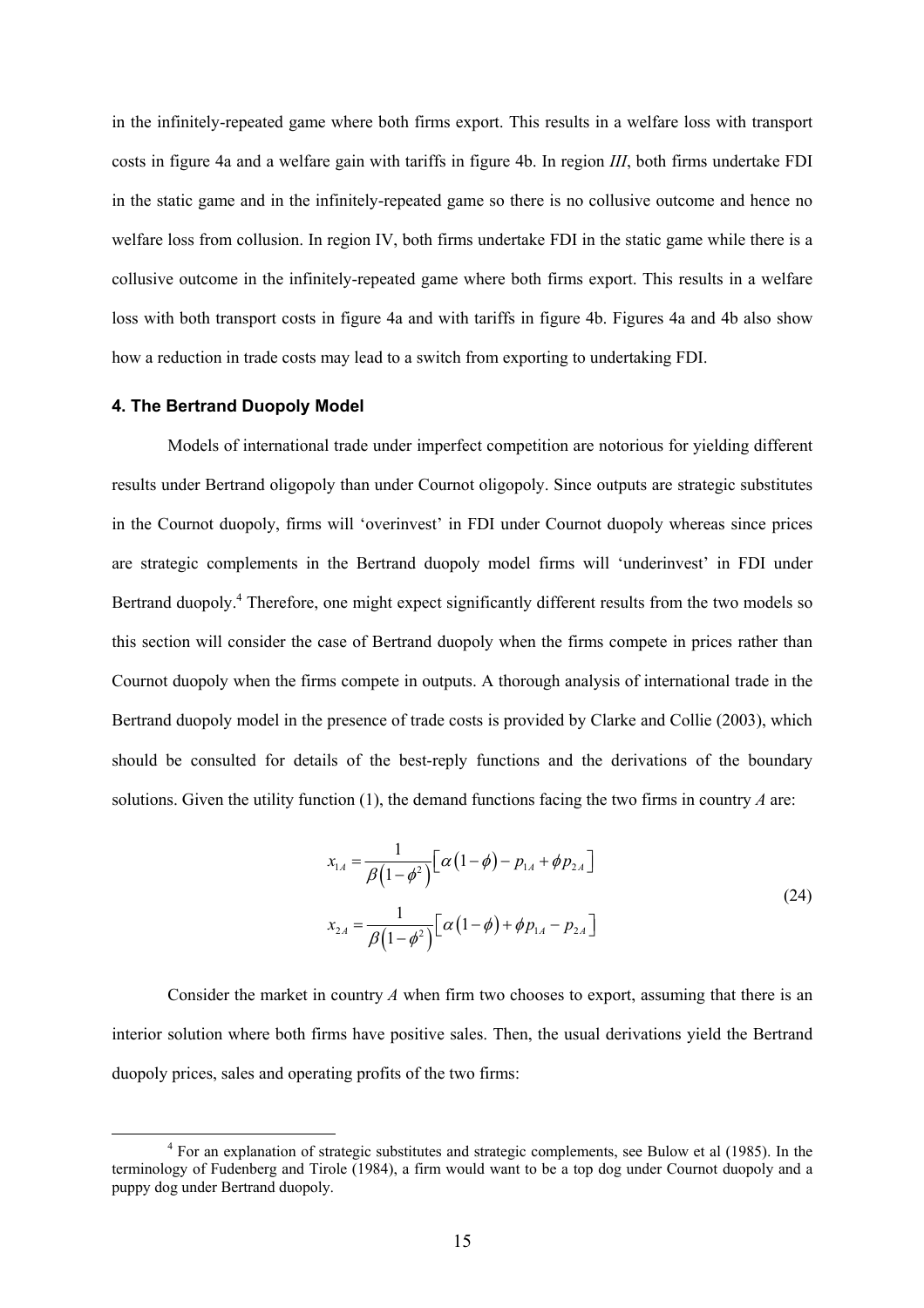$$
p_{1A}^{E} = c + \frac{(2 - \phi - \phi^{2})(\alpha - c) + \phi k}{\Omega}, \qquad p_{2A}^{E} = c + k + \frac{(2 - \phi - \phi^{2})(\alpha - c) - (2 - \phi^{2})k}{\Omega}
$$
  

$$
x_{1A}^{E} = \frac{(2 - \phi - \phi^{2})(\alpha - c) + \phi k}{\beta(1 - \phi^{2})\Omega}, \qquad x_{2A}^{E} = \frac{(2 - \phi - \phi^{2})(\alpha - c) - (2 - \phi^{2})k}{\beta(1 - \phi^{2})\Omega}
$$
(25)  

$$
\pi_{1A}^{E} = \frac{[(2 - \phi - \phi^{2})(\alpha - c) + \phi k]^{2}}{\beta(1 - \phi^{2})\Omega^{2}}, \qquad \pi_{2A}^{E} = \frac{[(2 - \phi - \phi^{2})(\alpha - c) - (2 - \phi^{2})k]^{2}}{\beta(1 - \phi^{2})\Omega^{2}}
$$

The exports of firm two to country *A* will be zero and the profits of firm two from exports will be zero if the trade cost:  $k > \underline{k} = (2 - \phi - \phi^2)(\alpha - c)/(2 - \phi^2)$ . This is decreasing in the degree of product substitutability from  $(\alpha - c)$  when the products are independent,  $\phi = 0$ , to zero when the products are perfect substitutes,  $\phi = 1$ . However, in the Bertrand duopoly model when  $k > k$ , competition from firm two will still affect the price set by firm one and the profits earned by firm one. Then, as explained in Clarke and Collie (2003), there is a boundary solution equilibrium where firm two sets its price equal to marginal cost and its sales are zero. Hence, the Bertrand duopoly prices, sales and operating profits of the two firms are:

$$
p_{1A}^{E} = c + \frac{1}{\phi} \Big[ k - (1 - \phi)(\alpha - c) \Big], \qquad p_{2A}^{E} = c + k
$$
  

$$
x_{1A}^{E} = \frac{1}{\phi \beta} (\alpha - c - k), \qquad x_{2A}^{E} = 0
$$
  

$$
\pi_{1A}^{E} = \frac{(\alpha - c - k)}{\beta \phi^{2}} \Big[ k - (1 - \phi)(\alpha - c) \Big], \qquad \pi_{2A}^{E} = 0
$$
 (26)

Firm one will set the monopoly price,  $p_{\perp A}^E = (\alpha + c)/2$ , and earn monopoly profits if the trade cost  $k \ge \overline{k}$  =  $(2-\phi)(\alpha - c)/2$ , which is the same as the prohibitive trade cost under Cournot duopoly. Then, the outcome in country  $A$  is the same as under autarky. Again, symmetry of the model implies that:  $x_{1B}^E = x_{2A}^E$ ,  $x_{2B}^E = x_{1A}^E$ ,  $p_{1B}^E = p_{2A}^E$ ,  $p_{2B}^E = p_{1A}^E$ ,  $\pi_{1B}^E = \pi_{2A}^E$  and  $\pi_{2B}^E = \pi_{1A}^E$ .

When firm two chooses to undertake FDI, both firms have the same marginal cost so the outcome is an interior solution where both firms have positive sales. The usual derivations yield the Bertrand duopoly prices, sales and operating profits of the two firms: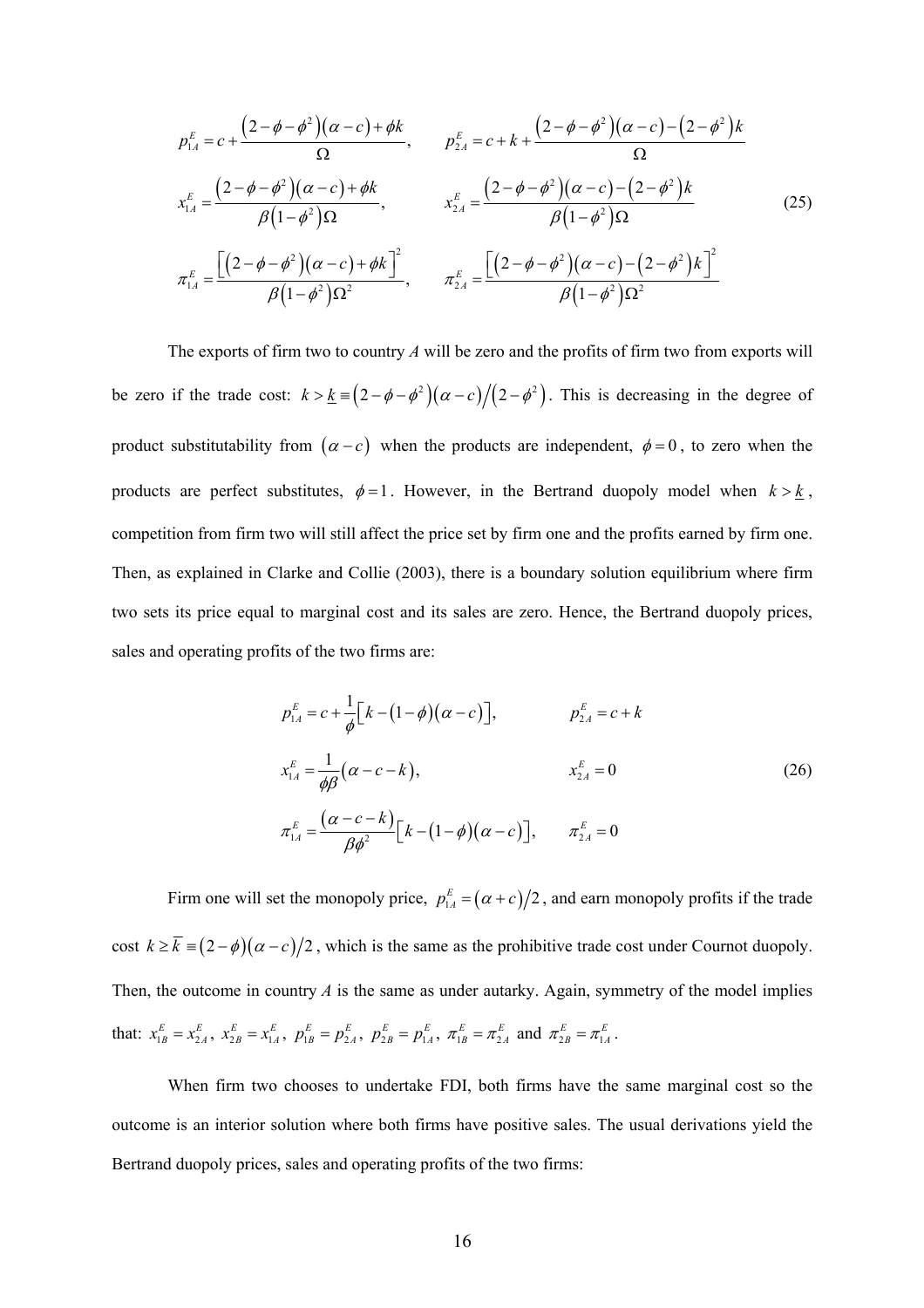$$
p_{1A}^F = p_{2A}^F = c + \frac{(1 - \phi)(\alpha - c)}{(2 - \phi)} \qquad x_{1A}^F = x_{2A}^F = \frac{(\alpha - c)}{\beta(2 - \phi)(1 + \phi)}
$$
  

$$
\pi_{1A}^F = \pi_{2A}^F = \frac{(1 - \phi)(\alpha - c)^2}{\beta(1 + \phi)(2 - \phi)^2}
$$
 (27)

As in the Cournot duopoly case, FDI intensifies competition since it leads both firms to set lower prices, which reduces the profits of firm one. Again, symmetry of the model implies that:  $x_{1B}^F = x_{2B}^F = x_{1A}^F$ ,  $p_{1B}^F = p_{2B}^F = p_{1A}^F$ , and  $\pi_{1B}^F = \pi_{2B}^F = \pi_{1A}^F$ .

In the static game, undertaking FDI is a dominant strategy for both firms if the fixed cost of FDI is less than the critical value:  $\overline{G} = \Pi_{FE} - \Pi_{EE} = \Pi_{FF} - \Pi_{EF}$ . Using (25), (26), (27) and (5), it can be shown that:

$$
\overline{G} = \begin{cases}\n\frac{k(2-\phi^2)[2(2-\phi-\phi^2)(\alpha-c)-(2-\phi^2)k]}{\beta(1-\phi^2)\Omega^2} & \text{if } 0 \le k < \underline{k} \\
\frac{(1-\phi)(\alpha-c)^2}{\beta(1+\phi)(2-\phi)^2} & \text{if } \underline{k} \le k \le \overline{k}\n\end{cases}
$$
\n(28)

For  $0 \le k < \underline{k}$ , this is a concave quadratic that is increasing in the trade cost and, for  $k \ge \underline{k}$ , it is independent of the trade cost, since the profits from exporting to the other country are zero so a firm will undertake FDI if the operating profits in the other country cover the fixed cost. By comparing (6) and (28), it can be shown that  $\overline{G}$  is larger under Cournot duopoly than under Bertrand duopoly as a result of profits being higher under Cournot duopoly than under Bertrand duopoly as Vives (1985) has shown. The critical fixed cost of FDI,  $\overline{G}$ , is shown in figure five for the same parameters as used in previous figures with  $\phi = 9/10$  in figure 5a and  $\phi = 1/2$  in figure 5b.

When both firms undertake FDI they will have higher profits than when they both export,  $\Pi_{FF} - G > \Pi_{EE}$ , and this will be the case if the fixed cost of FDI is less than  $\hat{G} = \Pi_{FF} - \Pi_{EE} = \overline{G} + (\Pi_{FF} - \Pi_{FE})$ . As in the Cournot duopoly model, it can be shown that  $(\Pi_{FF} - \Pi_{FE}) < 0$  as in (7) so  $\hat{G} < \overline{G}$ , and it can be shown that  $\partial(\Pi_{FF} - \Pi_{FE})/\partial \phi < 0$  as in (8) so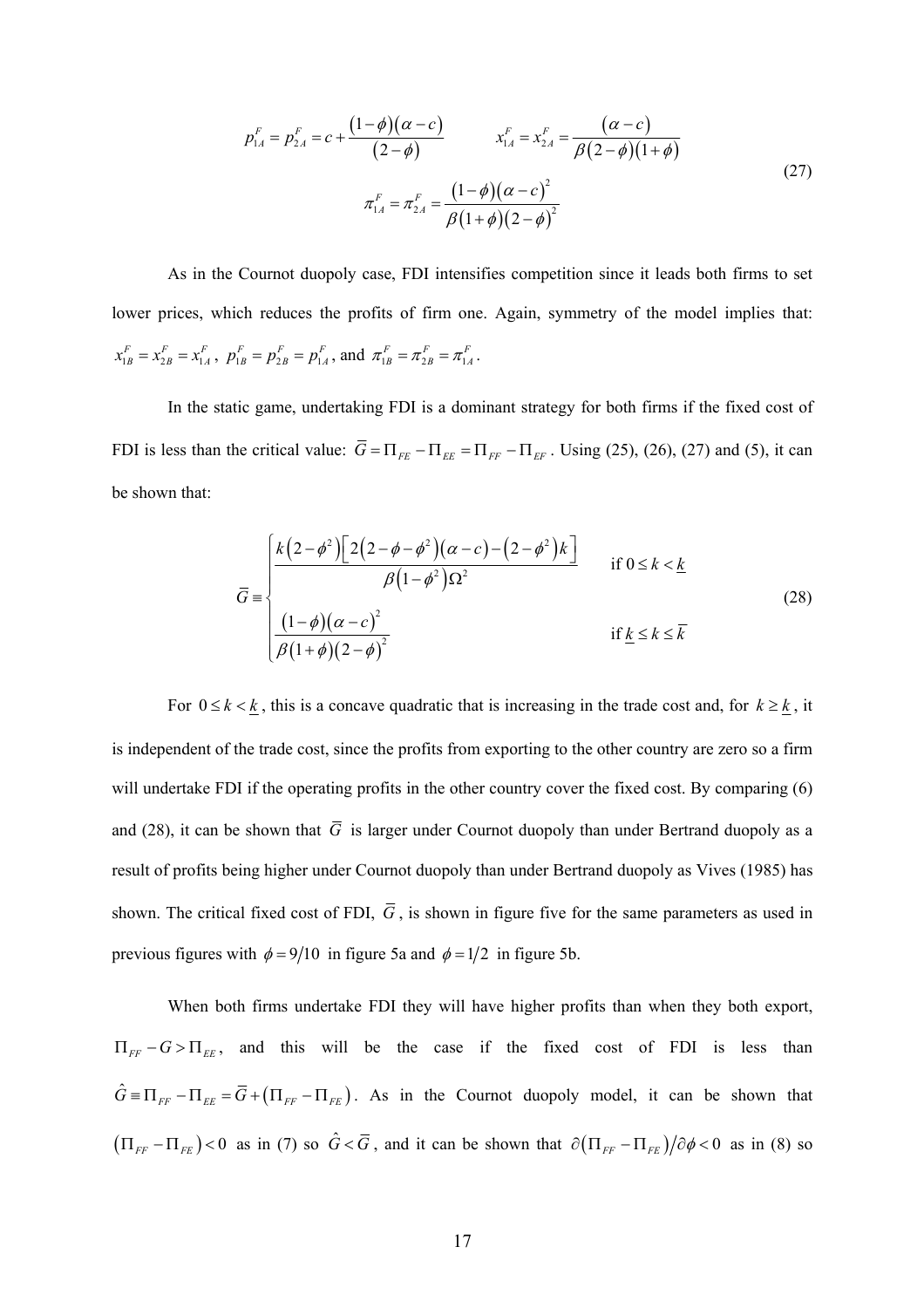$(\bar{G} - \hat{G})$  is increasing in the degree of product substitutability. Using (25), (26), (27) and (5) it can be shown that:

$$
\hat{G} = \begin{cases}\n\frac{k\left[2\left(2-\phi-\phi^2\right)^2\left(\alpha-c\right)-\left(4-3\phi^2+\phi^4\right)k\right]}{\beta\left(1-\phi^2\right)\Omega^2} & \text{if } 0 \le k < \underline{k} \\
\frac{2\left(1-\phi\right)\left(\alpha-c\right)^2}{\beta\left(1+\phi\right)\left(2-\phi\right)^2} - \frac{\left(\alpha-c-k\right)\left[k-\left(1-\phi\right)\left(\alpha-c\right)\right]}{\beta\phi^2} & \text{if } \underline{k} \le k \le \overline{k}\n\end{cases}\n\tag{29}
$$

where  $k - (1 - \phi)(\alpha - c) > 0$  for  $k > k$ . This is a concave quadratic for  $k < k$  that has a maximum value at  $\hat{k} = (2 - \phi - \phi^2)^2 (\alpha - c) / (4 - 3\phi^2 + \phi^4)$ , and is a convex quadratic for  $k > k$ . It is shown along with  $\overline{G}$  in figure five with  $\phi = 9/10$  in figure 5a and with  $\phi = 1/2$  in figure 5b. By comparing (9) and (29), it can be shown that  $\hat{G}$  is larger under Cournot duopoly than under Bertrand duopoly. Also, it can be shown that  $\overline{G} - \hat{G} = -(\Pi_{FF} - \Pi_{FE})$  is larger under Bertrand duopoly than under Cournot duopoly as the loss of profits when a firm's competitor chooses to undertake FDI rather than to export is larger under Bertrand duopoly than under Cournot duopoly. This implies that the outcome is more likely to be a prisoners' dilemma under Bertrand duopoly than under Cournot duopoly, and this is confirmed by comparing figure five with figure one. Comparison of figures 5a and 5b suggests that the outcome is more likely to be a prisoners' dilemma when the products are close substitutes as would be expected given that  $(\bar{G} - \hat{G})$  is increasing in the degree of product substitutability.

#### **5. The Infinitely-Repeated Bertrand Duopoly Game**

When the Bertrand duopoly game is infinitely-repeated, the firms can tacitly collude by choosing to export rather than undertake FDI so as to avoid the prisoners' dilemma. Since (10) and (11) apply to Bertrand duopoly as well as Cournot duopoly, the collusive outcome can be sustained if the fixed cost of FDI is greater than  $G^*(\delta) = (1 - \delta) \overline{G} + \delta \hat{G}$ . Hence, as  $\hat{G} < \overline{G}$ , the critical fixed cost of FDI in the infinitely-repeated game is lower than in the static game,  $G^* < \overline{G}$ , if the discount factor is greater than zero,  $\delta > 0$ , and it is decreasing in the discount factor. Since  $\overline{G}$  and  $\hat{G}$  are larger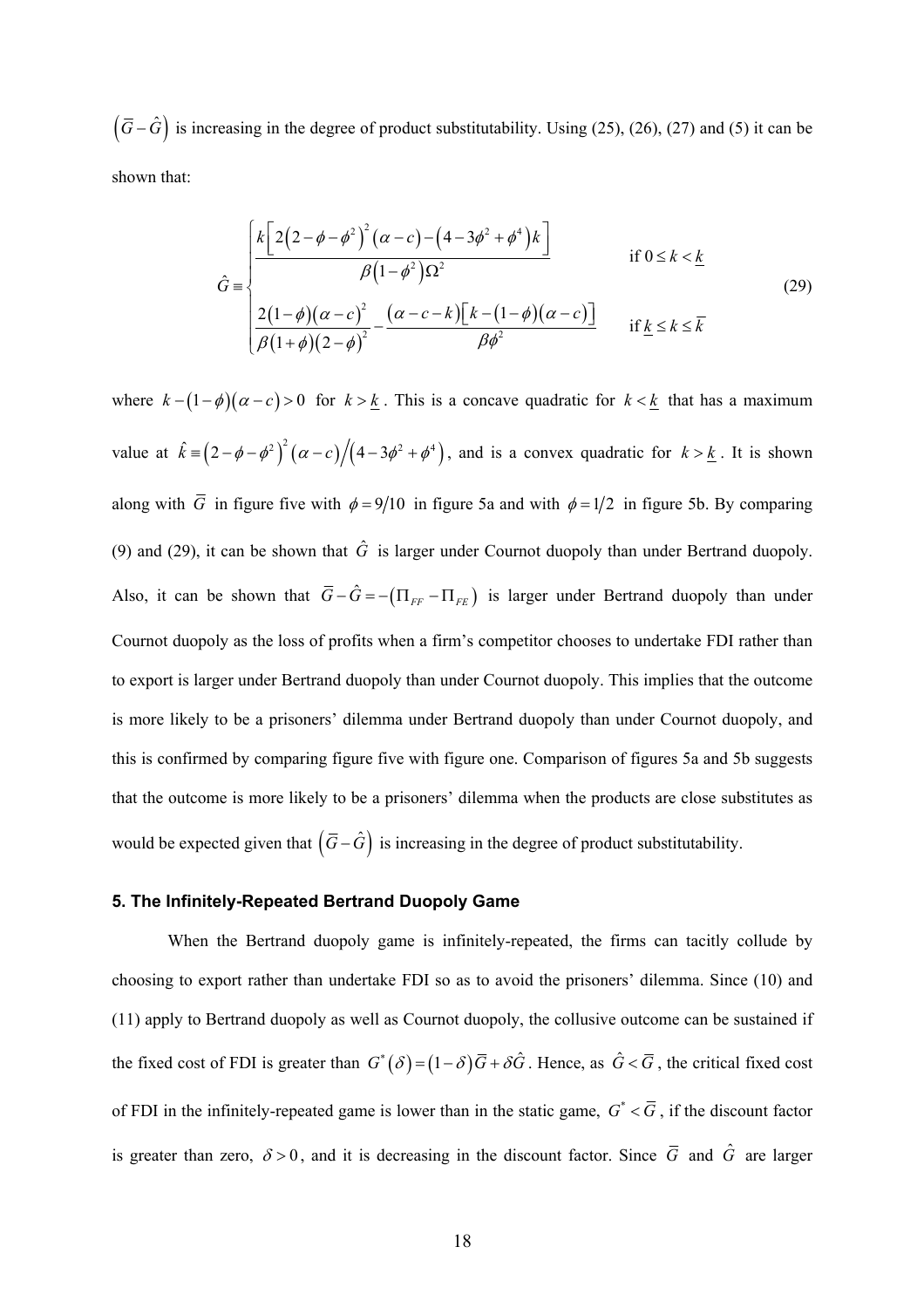under Cournot duopoly than under Bertrand duopoly, for any given discount factor,  $G^*(\delta)$  will be larger under Cournot duopoly than under Bertrand duopoly. Using (25), (26), (27) and (5) in (11), it can be shown that critical value of the fixed cost of FDI is:

$$
G^* = \begin{cases} \frac{k\left[2\left(2-\phi-\phi^2\right)\left(2-\delta\phi-\phi^2\right)\left(\alpha-c\right)-\left(4-4\phi^2+\delta\phi^2+\phi^4\right)k\right]}{\beta\left(1-\phi^2\right)\Omega^2} & \text{if } 0 \le k < \underline{k} \\ \frac{\left(1+\delta\right)\left(1-\phi\right)\left(\alpha-c\right)^2}{\beta\left(1+\phi\right)\left(2-\phi\right)^2} - \frac{\delta\left(\alpha-c-k\right)\left[k-\left(1-\phi\right)\left(\alpha-c\right)\right]}{\beta\phi^2} & \text{if } \underline{k} \le k \le \overline{k} \end{cases} \tag{30}
$$

This is concave quadratic for  $k < \underline{k}$  and a convex quadratic for  $k > \underline{k}$ . It is shown in figure six for a range of discount factors using the same parameter values as in previous figures with  $\phi = 9/10$  in figure 6a and with  $\phi = 1/2$  in figure 6b. This leads to the following proposition:

*Proposition 5: Under Bertrand duopoly, the collusive outcome where both firms export can be sustained as a subgame perfect Nash equilibrium in the infinitely-repeated game if the fixed cost of FDI is greater than the critical value*  $G^*$ , and the critical value is decreasing in the discount factor,  $\partial G^* / \partial \delta < 0$ .

Again, it is worthwhile to consider how trade costs affect the sustainability of collusion over FDI. To understand how the critical value of the fixed cost of FDI depends upon the trade cost, *k* , differentiate (30) with respect to the trade cost, which yields:

$$
\frac{\partial G^*}{\partial k} = \begin{cases}\n\frac{2\left[\left(2-\phi-\phi^2\right)\left(2-\delta\phi-\phi^2\right)\left(\alpha-c\right)-\left(4-4\phi^2+\delta\phi^2+\phi^4\right)k\right]}{\beta\left(1-\phi^2\right)\Omega^2} & \text{if } 0 \le k \le \underline{k} \\
-\frac{\delta}{\beta\phi^2}\left[\left(2-\phi\right)\left(\alpha-c\right)-2k\right] \le 0 & \text{if } \underline{k} < k \le \overline{k}\n\end{cases}\n\tag{31}
$$

For low trade costs this derivative is positive, but for sufficiently high trade costs this derivative is negative. For  $0 \le k \le \underline{k}$ , it is negative if the trade cost is greater than:

$$
k^* = \frac{(2 - \phi - \phi^2)(2 - \delta\phi - \phi^2)}{4 - 4\phi^2 + \delta\phi^2 + \phi^4} (\alpha - c)
$$
\n(32)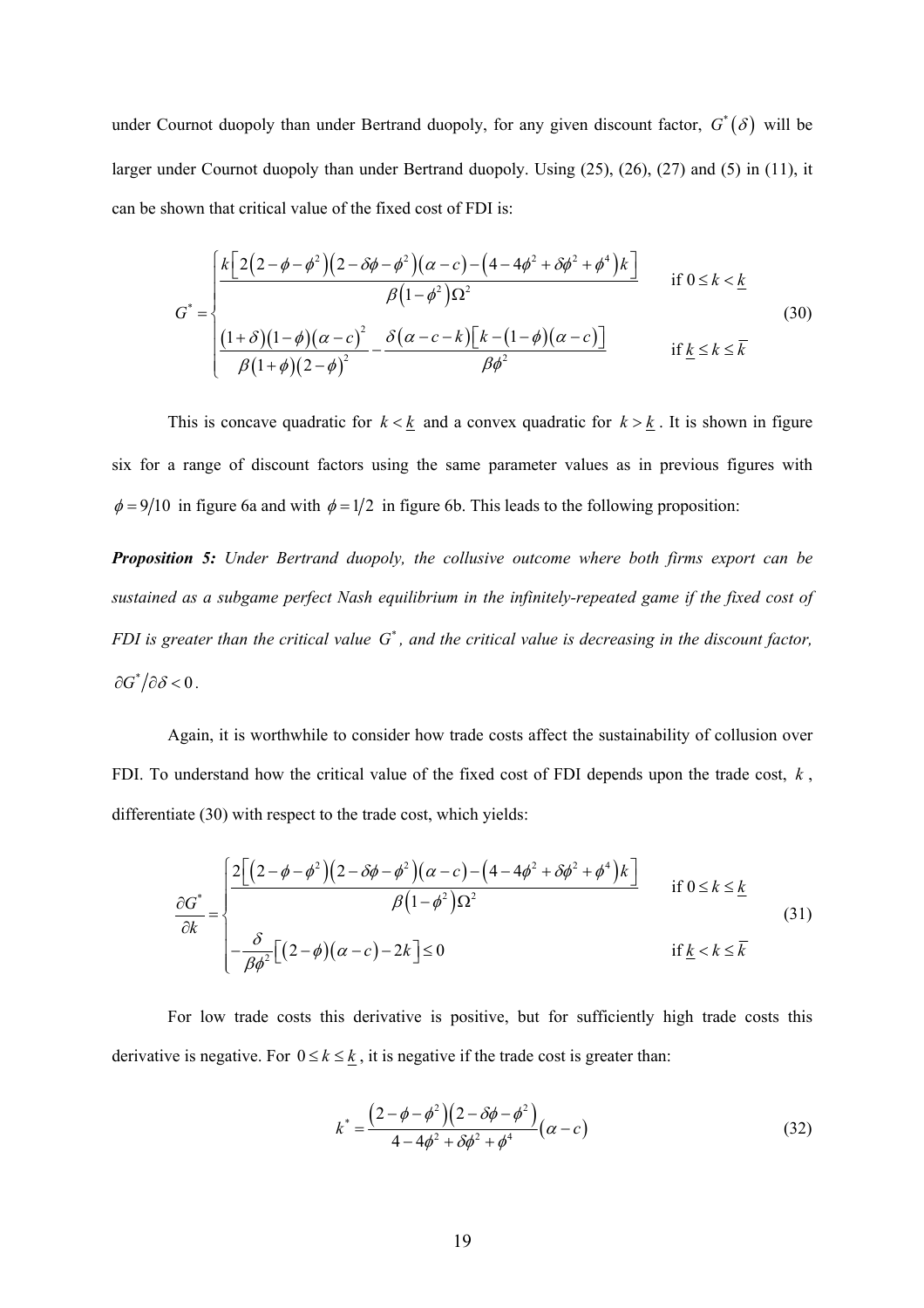This critical value of the trade cost is equal to  $\underline{k}$  when  $\delta = 0$  and it is equal to  $\hat{k}$  when  $\delta = 1$ . By comparing (14) and (32), it can be shown that  $k^*$  is larger under Cournot duopoly than under Bertrand duopoly. The derivative (31) is negative for  $k < k < \overline{k}$ , and therefore  $\partial G^* / \partial k < 0$  for  $k^* < k < \overline{k}$ . In figure six, it can be seen that  $\partial G^* / \partial k < 0$  in the shaded region to the right of the  $k^* k^*$ locus. Then, if there is a regime switch as a result of a reduction in trade costs then firms will shift from exporting to undertaking FDI as shown by the move from *E* to *F* in figure 5a when the discount factor  $\delta = 1/6$ . Note that this occurs in the region where there is no trade,  $k < k < \overline{k}$ . Although there is no trade, the reduction in trade costs decreases the profits from collusion,  $\Pi_{EE} = \pi_{1A}^E$  when there is a boundary solution as in (26), and thereby makes it harder to sustain the collusive outcome. These results lead to the following proposition:

**Proposition 6:** Under Bertrand duopoly, if the trade cost  $k > k^*$  then the critical value of the fixed *cost G*<sup>\*</sup> *is decreasing in the trade cost,*  $\partial G^*/\partial k < 0$ , and a reduction in trade costs may lead the firms *to undertake FDI rather than export.* 

Turning to the welfare effects of collusion over FDI under Bertrand duopoly, consider the case when the trade cost is a real resource cost such as a transport cost. The welfare of the country is given by (15) when both countries export and by (16) when both countries undertake FDI so the welfare effect of collusion is  $\Delta W^R = W_{EF}^R - W_{EF}^R$ . Then, using (25), (26) and (27) it can be shown that the welfare effect of collusion will be positive (negative) if the fixed cost of FDI is more (less) than:

$$
G^{R} = \begin{cases} \frac{k\left[2(1-\phi)(3-2\phi)(2+\phi)^{2}(\alpha-c)-(12-9\phi^{2}+2\phi^{4})k\right]}{2\beta(1-\phi^{2})\Omega^{2}} & \text{if } 0 \leq k \leq \underline{k} \\ \frac{(3-2\phi)(\alpha-c)^{2}}{\beta(1+\phi)(2-\phi)^{2}} + \frac{(\alpha-c-k)\left[(1-2\phi)(\alpha-c)-k\right]}{2\beta\phi^{2}} & \text{if } \underline{k} \leq k \leq \overline{k} \end{cases}
$$
(33)

This is a concave quadratic in the trade cost for  $0 \le k \le k$ , and a convex quadratic for  $k \le k \le \overline{k}$ . It is shown in figure seven for the same parameter values as in previous figures with  $\phi = 9/10$  in figure 7a and with  $\phi = 1/2$  in figure 7b. To see how the region where collusion is possible,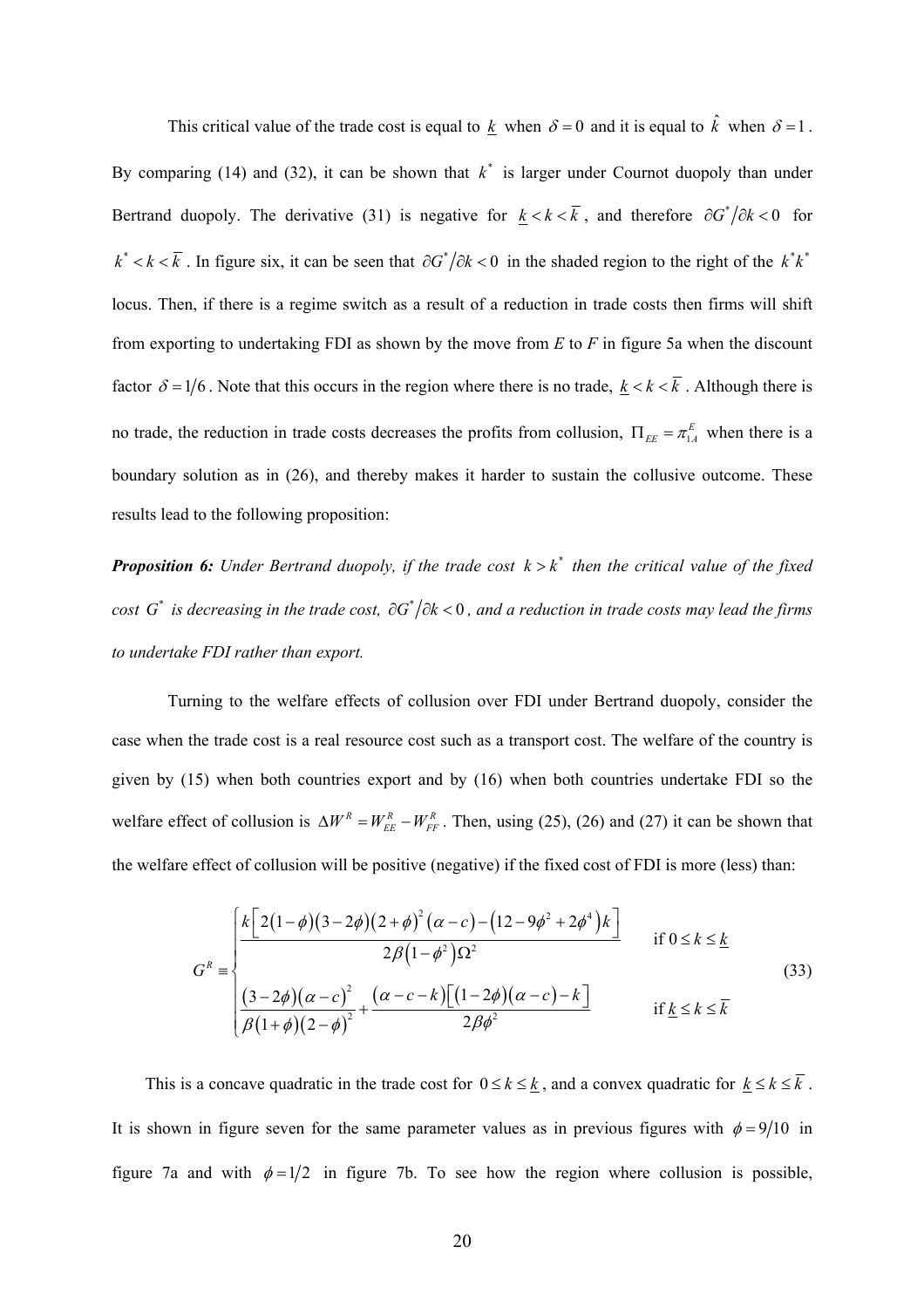$\hat{G} < G < \overline{G}$ , is divided by  $G<sup>R</sup>$  into regions where there are welfare gains or losses, consider the intersections of  $G^R$  with  $\overline{G}$  (note that  $G^R > \hat{G}$  for  $0 < k < \overline{k}$ ). For  $0 \le k \le \underline{k}$ , it can be shown that  $G^R < \overline{G}$  if  $k > k^R \equiv 2(1-\phi)(\alpha - c)$ , where  $k^R < \underline{k}$  if  $\phi > \phi^R \equiv (\sqrt{17} - 1)/4 \approx 0.78$ , and that  $G^R > \overline{G}$ for  $0 \le k \le \underline{k}$  if  $\phi < \phi^R$ . Since  $G^R < (>)\overline{G}$  at  $k = \underline{k}$  as  $\phi > (>)\phi^R$  and since  $\partial G^R / \partial k > 0$  for  $k \le k \le \overline{k}$ , if  $\phi > \phi^R$  then  $G^R < \overline{G}$  for trade costs greater than  $k$  and less than:

$$
k^{U} = \left[ (1 - \phi) + \frac{\sqrt{(1 - \phi^2)(2 - \phi)\phi^3}}{(1 + \phi)(2 - \phi)} \right] (\alpha - c) \tag{34}
$$

where  $k^U > k$  for  $\phi > \phi^R$ . Hence, when the products are close substitutes,  $\phi > \phi^R$  as in figure 7a, there is a range of values for the trade cost,  $k^R < k < k^U$ , where there are welfare gains from collusion if the fixed cost of FDI is sufficiently high,  $G > G<sup>R</sup>$  as in region *R* in figure 7a. For  $\phi < \phi<sup>R</sup>$  as in figure 7b, there is no possibility of welfare gains from collusion over FDI and there are always welfare losses. These results lead to the following proposition:

*Proposition 7: Under Bertrand duopoly, with real trade costs, there will be a welfare gain from collusion over FDI if*  $G > G^R$ , which will only be the case if  $\phi > \phi^R$  and  $k^R < k < k^U$ . Otherwise there *will be a welfare loss.* 

When the trade cost is an import tariff rather than a transport cost then the tariff revenue will accrue to the government in the importing country and will contribute to the welfare of the country when the firms export. The addition of tariff revenue means that the collusive outcome where both firms export is more likely to be superior in terms of welfare to the Nash equilibrium of the static game where both firms undertake FDI. It can be shown that the welfare effect of collusion will be positive (negative) if the fixed cost of FDI is more (less) than: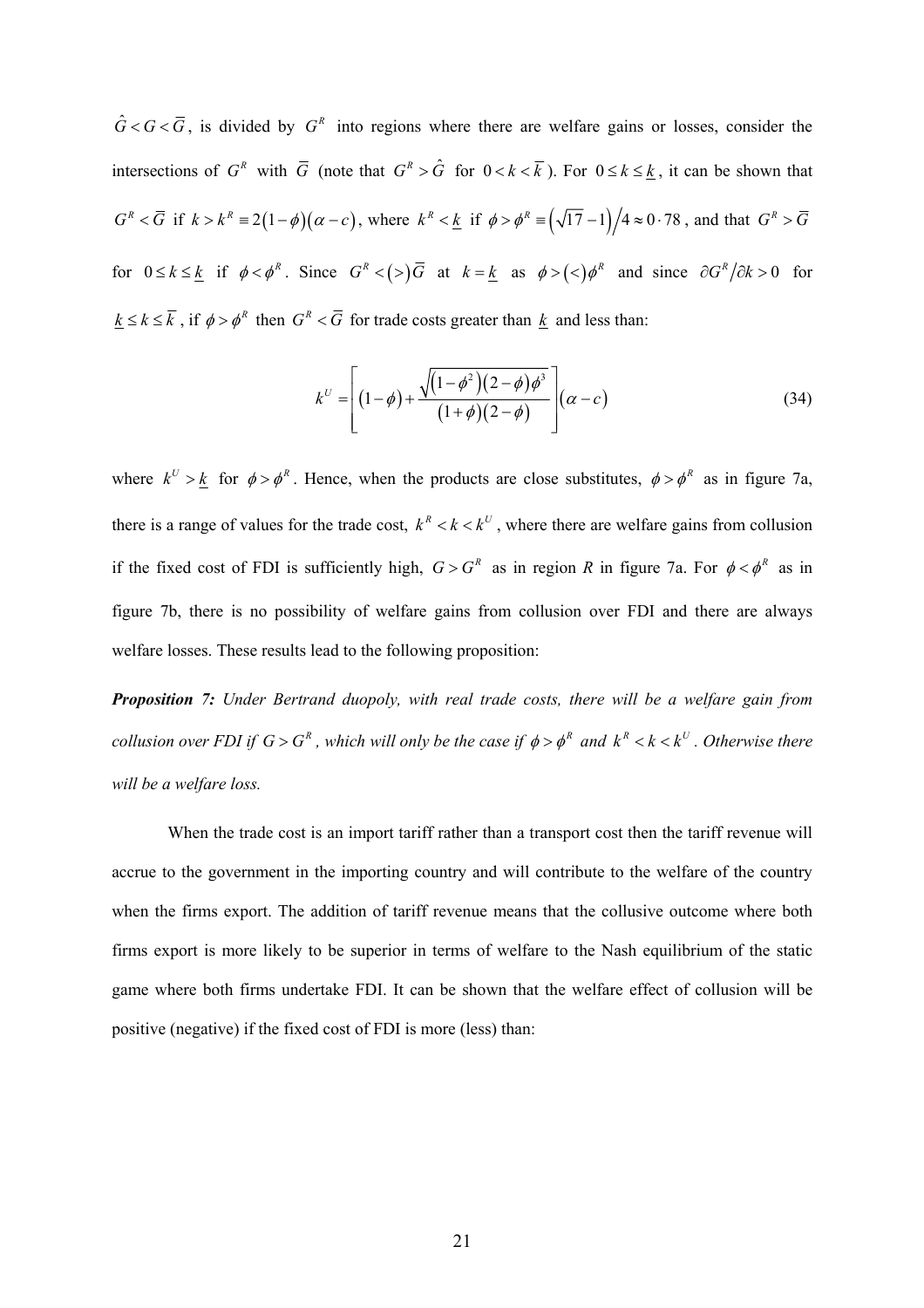$$
G^{T} = \begin{cases} \frac{k\left[2\left(2-\phi-\phi^{2}\right)^{2}\left(\alpha-c\right)+\left(4-3\phi\right)k\right]}{2\beta\left(1-\phi^{2}\right)\Omega^{2}} & \text{if } 0 \leq k \leq \underline{k} \\ \frac{(3-2\phi)\left(\alpha-c\right)^{2}}{\beta\left(1+\phi\right)\left(2-\phi\right)^{2}} + \frac{\left(\alpha-c-k\right)\left[\left(1-2\phi\right)\left(\alpha-c\right)-k\right]}{2\beta\phi^{2}} & \text{if } \underline{k} \leq k \leq \overline{k} \end{cases} \tag{35}
$$

This is a convex quadratic for  $0 \le k \le k$  while it is equal to  $G<sup>R</sup>$ , which is also a convex quadratic, for  $k \le k \le \overline{k}$ , and it is shown in figure seven. To see how the region where collusion is possible,  $\hat{G} \leq G \leq \overline{G}$ , is divided into regions where there are welfare gains and losses, consider the intersections of  $G^T$  with  $\hat{G}$  and  $\overline{G}$ . It can be shown that  $G^T < (>)\hat{G}$  as  $(k < (>) k<sup>S</sup> = 2(2-\phi-\phi^2)^2(\alpha-c)/(12-9\phi^2+2\phi^4)$ . The intersection of  $G<sup>T</sup>$  and  $\overline{G}$  occurs where  $0 \le k \le k$  for  $\phi < \phi^R$  as in figure 7b and where  $k \le k \le \overline{k}$  for  $\phi > \phi^R$  as in figure 7b. It can be shown that  $G^T < (>)\overline{G}$  as  $k < (>)k^T$ , where  $k^T = 2(1-\phi^2)(\alpha-c)/(3-2\phi^2)$  for  $\phi < \phi^R$ , and  $k^T = k^U$  as in (34) for  $\phi > \phi^R$ . Hence, there are a range of values for the trade cost  $0 \le k \le k^S$  where there are always welfare gains from collusion over FDI and a range of values for the trade cost  $k^s \le k \le k^T$ where there will be a welfare gain if the fixed cost of FDI is sufficiently high. There are welfare gains in regions *R* and *T* in figure 7a and in region *T* in figure 7b. This leads to the following proposition:

*Proposition 8: Under Bertrand duopoly, with import tariffs, there will be a welfare gain from collusion over FDI if*  $G > G^T$ , which will always be the case for  $0 \le k \le k^S$ , may be the case for  $k^s < k < k^T$ , and will never be the case for  $k > k^T$ . Otherwise there will be welfare loss.

As an illustration of the different welfare effects with transport costs and tariffs, figure eight compares welfare in the static game with welfare in the infinitely repeated game for the same parameters as in previous figures with  $\phi = 9/10$ ,  $\delta = 1/6$ , and  $G = 30$ . The critical fixed cost of FDI to sustain collusion  $G^*(\delta = 2/3)$  and the fixed cost  $G = 30$  are shown in figure 7a. The corresponding welfare in the static and the infinitely-repeated game are shown in figure 8a when the trade cost is a transport cost and in figure 8b when the trade cost is a tariff. In region *I*, both firms export in the static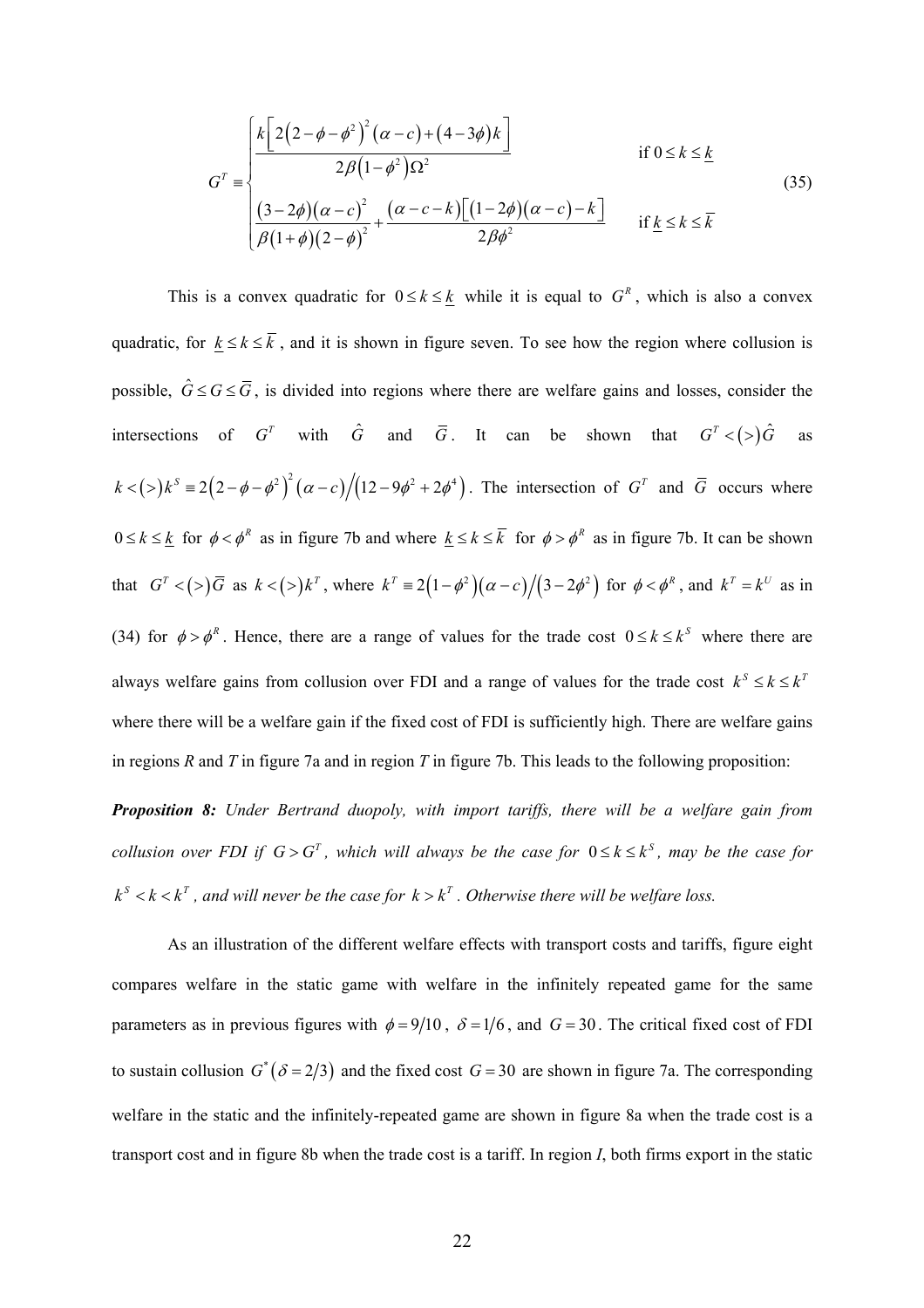game and in the infinitely-repeated game so there is no collusive outcome and hence no welfare effect from collusion. In region *II*, both firms undertake FDI in the static game while there is a collusive outcome in the infinitely-repeated game where both firms export. This results in a welfare loss with transport costs in figure 8a and a welfare gain with tariffs in figure 8b. In region *III*, both firms undertake FDI in the static game and in the infinitely-repeated game so there is no collusive outcome and hence no welfare loss from collusion. In region  $IV$ , both firms undertake FDI in the static game while there is a collusive outcome in the infinitely-repeated game where both firms export. This results in a welfare loss with both transport costs in figure 8a and tariffs in figure 8b. Figures 8a and 8b how a reduction in trade costs may lead to a switch from exporting to undertaking FDI.

#### **6. Conclusions**

The export versus FDI decisions of firms have been analysed in a two-country model with differentiated products under both Cournot duopoly and Bertrand duopoly. In the static game, in common with most of the literature, a reduction in trade costs (import tariffs and/or transport costs), can only lead firms to switch from undertaking FDI to exporting as it increases the profitability of exporting relative to undertaking FDI. It was also shown that the static game is often a prisoners' dilemma where both firms make lower profits when they both undertake FDI than when they both export, and this is most likely when the products are close substitutes. This is because undertaking FDI increases the intensity of competition in the competitor's home market. To avoid the prisoners' dilemma, in an infinitely-repeated game, the firms can implicitly collude about their export versus FDI decisions by choosing to export rather than to undertake FDI. It was shown that collusion over FDI can be sustained by Nash-reversion strategies if the fixed cost of FDI is sufficiently high. Then, a reduction in trade costs may lead firms to switch from exporting to undertaking FDI if the trade cost is sufficiently high, as the reduction in trade costs reduces the profitability of collusion over FDI. This counterintuitive result contrasts with the results in most of the literature, and may help to explain why there has been an increase in FDI in an era of trade liberalisation.<sup>5</sup> Also, it was shown that collusion

 $\frac{1}{5}$  $<sup>5</sup>$  It may also explain the observation of Graham (1978) that US firms undertaking FDI in Europe was</sup> closely followed by European firms undertaking FDI in the US. If a reduction in trade costs made collusion over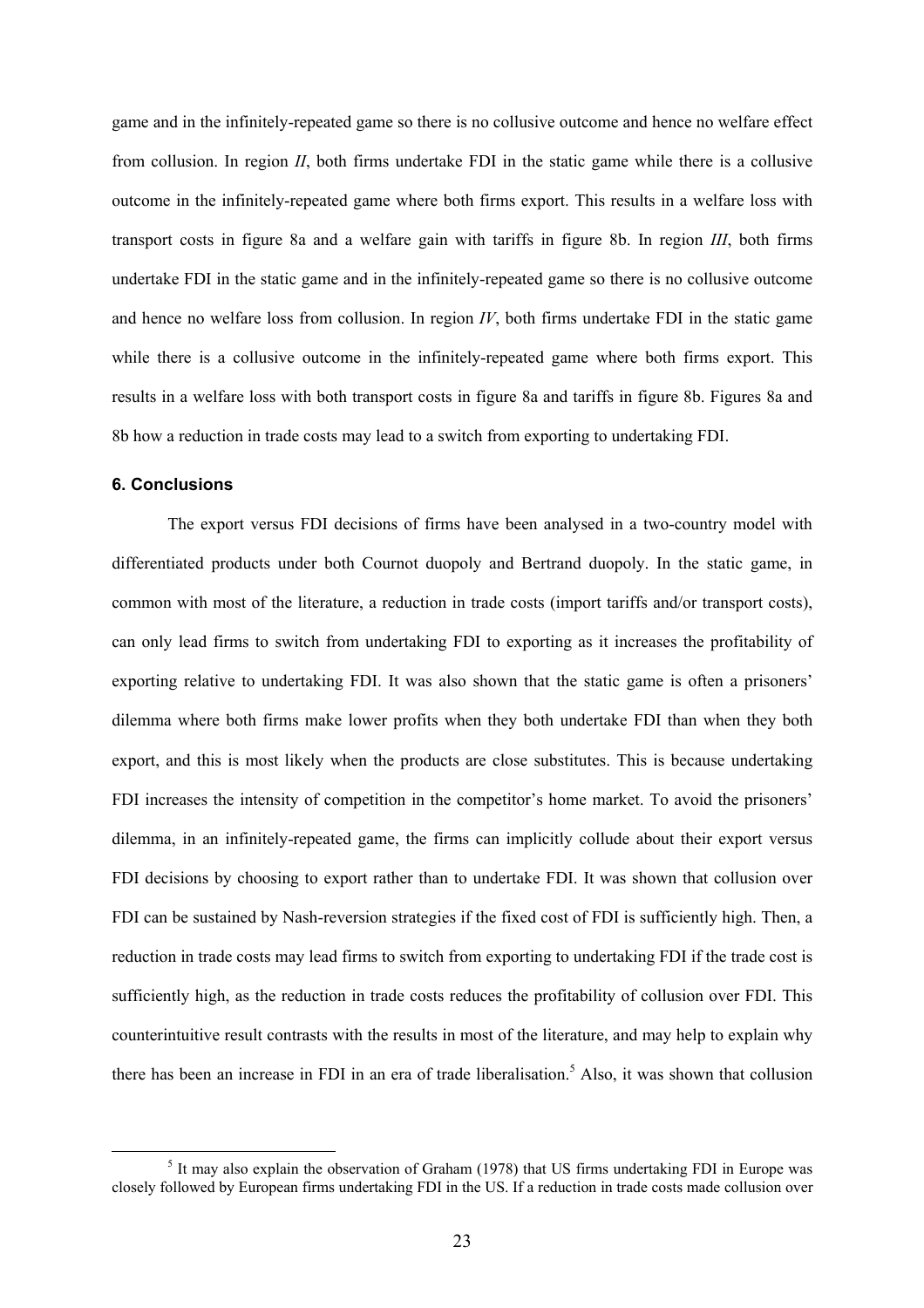over FDI may increase welfare when trade costs are import tariffs and even when trade costs are real transport costs. This is most likely when the products are close substitutes, when the trade costs and the fixed cost of FDI are high, and when there are import tariffs rather than transport costs.

The results were qualitatively similar under Cournot duopoly and Bertrand duopoly, and this is surprising given that outputs are strategic substitutes under Cournot duopoly and prices are strategic complements under Bertrand duopoly. Since FDI can be viewed as a strategic investment in a fixed cost to reduce marginal costs, firms will overinvest in FDI under Cournot duopoly and underinvest under Bertrand duopoly. Therefore, it is not surprising that collusion over FDI may result in a welfare gain under Cournot duopoly as the firms will overinvest in FDI, but it is rather surprising that the same possibility occurs under Bertrand duopoly. Although the results are qualitatively similar, there are quantitative differences between the results under Cournot duopoly and under Bertrand duopoly. The critical values for the fixed cost of FDI are higher under Cournot duopoly than under Bertrand duopoly since, as Vives (1985) showed, profits are higher under Cournot duopoly than under Bertrand duopoly. Also, the negative effect of FDI by a firm on the profits of its competitor are larger under Bertrand duopoly than under Cournot duopoly since, as Vives (1985) also showed, competition is more intense under Bertrand duopoly than under Counot duopoly.

FDI less profitable then a breakdown of collusion would result in both US and European firms would undertake FDI in their competitors' markets.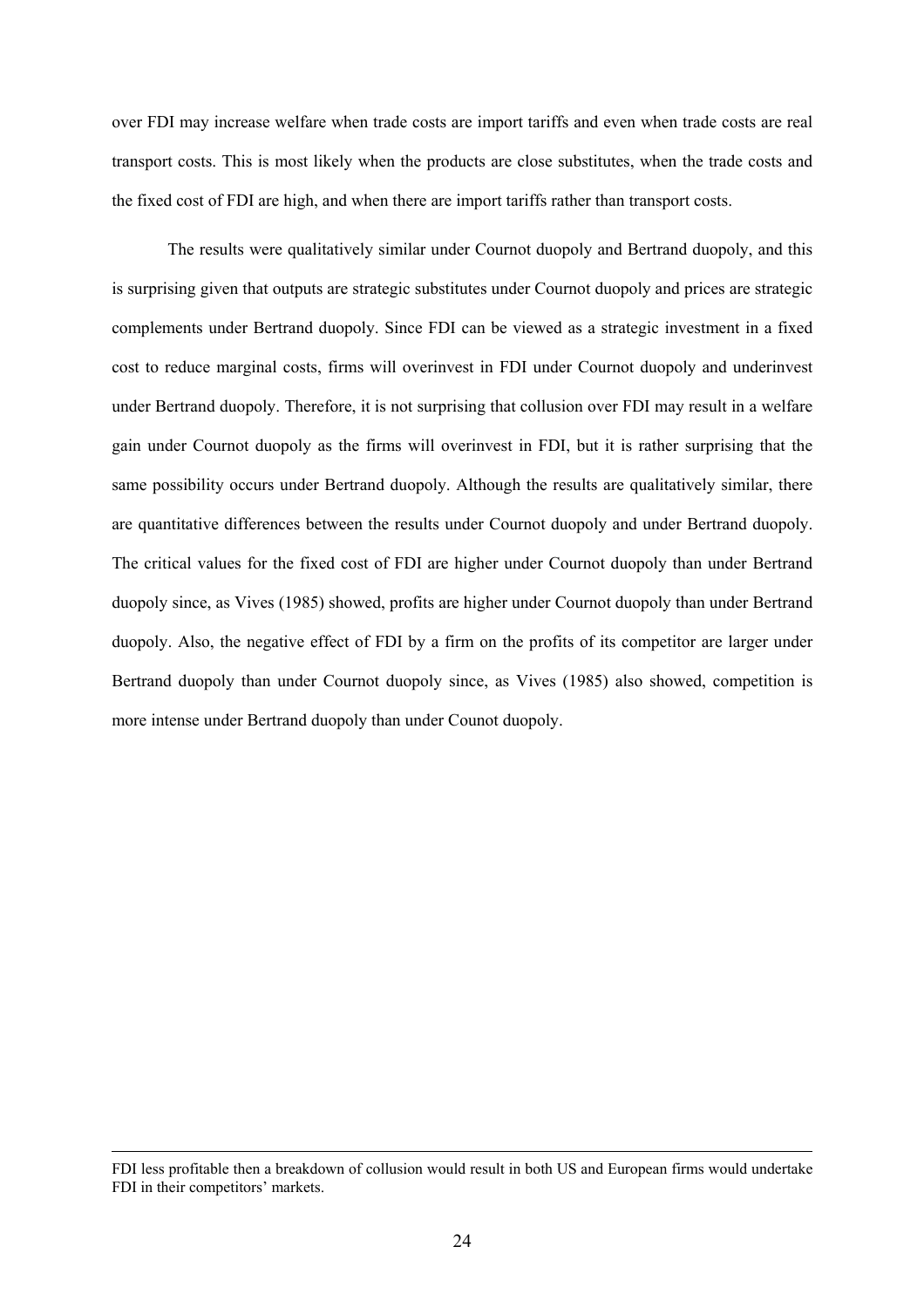#### **References**

- Barba Navaretti, Giorgio and Anthony J. Venables (2004). *Multinational Firms in the World Economy*, Princeton: Princeton University Press.
- Bernheim, B. Douglas and Michael D. Whinston (1990). 'Multimarket contact and collusive behavior', *Rand Journal of Economics 21*, pp. 1-26.
- Bond, Eric W. and Constantinos Syropoulos (2008). 'Trade costs and multimarket collusion', *Rand Journal of Economics 39*, pp. 1080-1104.
- Brainard, S. Lael (1997). 'An empirical assessment of the proximity-concentration trade-off between multinational sales and trade', *American Economic Review 87*, pp. 520-544.
- Brander, James A. (1981). 'Intra-industry trade in identical commodities', *Journal of International Economics 11*, pp. 1-11.
- Brander, James A. and Paul R. Krugman (1983). 'A reciprocal dumping model of international trade', *Journal of International Economics 15*, pp. 313-324.
- Bulow, Jeremy I., John D. Geanakoplos and Paul D. Klemperer (1985). 'Multimarket oligopoly: strategic substitutes and complements', *Journal of Political Economy 93*, pp. 488-511.
- Caves, Richard E. (2007). *Multinational Enterprise and Economic Analysis*, third edition, Cambridge: Cambridge University Press.
- Clarke, Roger and David R. Collie (2003). 'Product differentiation and the gains from trade under Bertrand duopoly', *Canadian Journal of Economics 36*, pp. 658-673.
- Friedman, James W. (1971). 'A noncooperative equilibrium for supergames', *Review of Economic Studies 38*, pp. 1-12.
- Fudenberg, Drew and Jean Tirole (1984). 'The fat-cat effect, the puppy-dog ploy, and the lean and hungry look', *American Economic Review, Papers and Proceedings 74*, pp. 361-366.
- Graham, Edward M. (1978). 'Transatlantic investment by multinational firms: a rivalistic phenomenon?', *Journal of Post Keynesian Economics 1*, pp. 82-99.
- Horstmann, Ignatius J. and James R. Markusen (1987). 'Strategic investments and the development of multinationals', *International Economic Review 28*, pp. 109-121.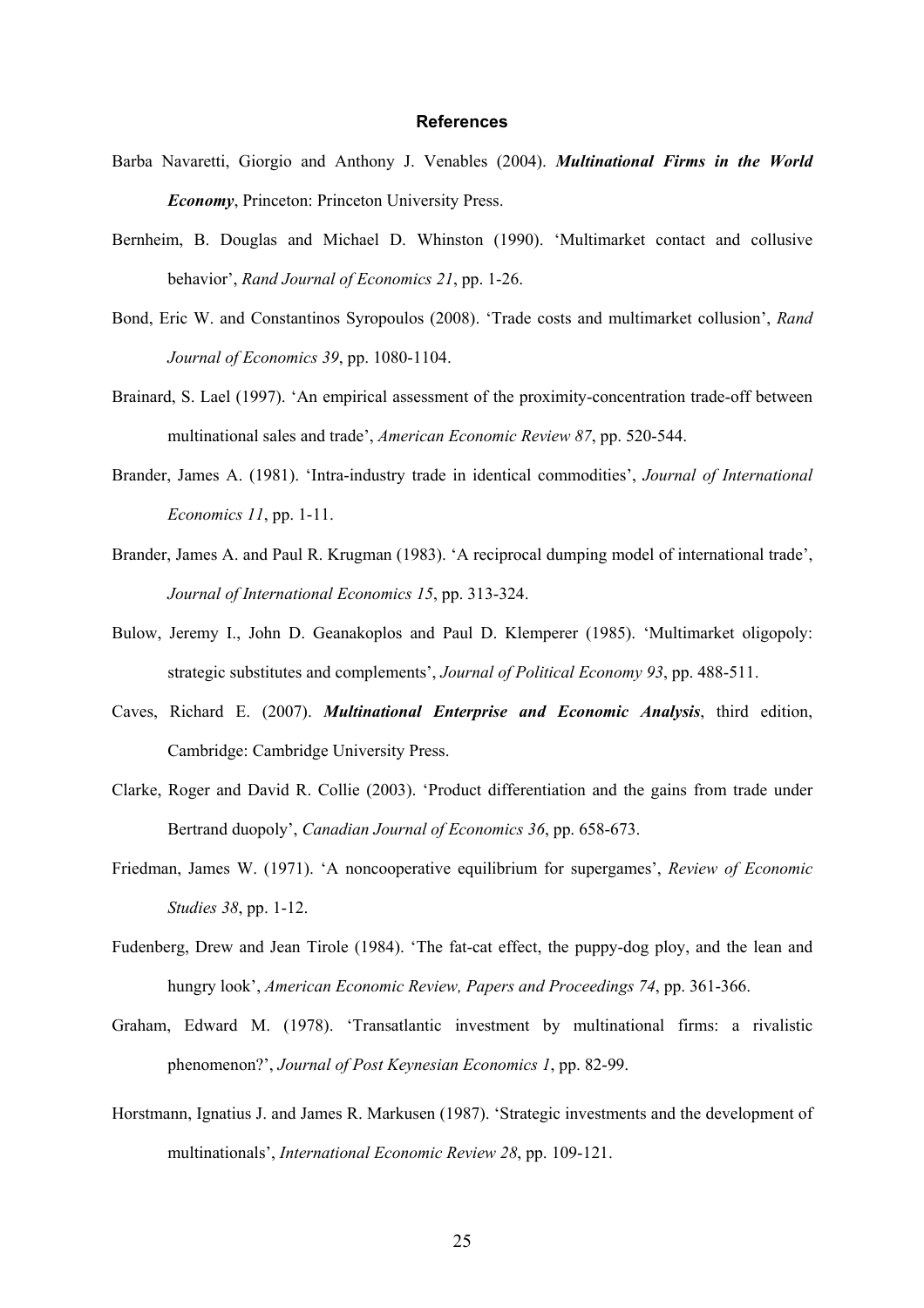- Horstmann, Ignatius J. and James R. Markusen (1992). 'Endogenous market structures in international trade (natura facit saltum)', *Journal of International Economics 32*, pp. 109-129.
- Knickerbocker, Frederick T. (1973). *Oligopolistic Reaction and Multinational Enterprise*, Boston: Graduate School of Business Administration, Harvard University.
- Leahy, Dermot and Stephen Pavelin (2003). 'Follow-my-leader FDI and tacit collusion', *International Journal of Industrial Organization 21*, pp. 439-453.
- Markusen, James R. (2002). *Multinational Firms and the Theory of International Trade*, Cambridge, MA: MIT Press.
- Motta, Massimo (1992). 'Multinational firms and the tariff-jumping argument', *European Economic Review 36*, pp. 1557-1571.
- Motta, Massimo and George Norman (1996). 'Does economic integration cause foreign direct investment?', *International Economic Review 37*, pp. 757-783.
- Neary, J. Peter (2002). 'Foreign direct investment and the single market', *The Manchester School 70*, pp. 291-314.
- Norman, George and Massimo Motta (1993). 'Eastern European economic integration and foreign direct investment', *Journal of Economics and Management Strategy 2*, pp. 483-507.
- Rowthorn, Robert E. (1992). 'Intra-industry trade and investment under oligopoly: the role of market size', *Economic Journal 102*, pp. 402-414.
- Smith, Alasdair (1987). 'Strategic investment, multinational corporations and trade policy', *European Economic Review 31*, pp. 89-96.
- Vives, Xavier (1985). 'On the efficiency of Bertrand and Cournot equilibria with product differentiation', *Journal of Economic Theory 36*, pp. 166-175.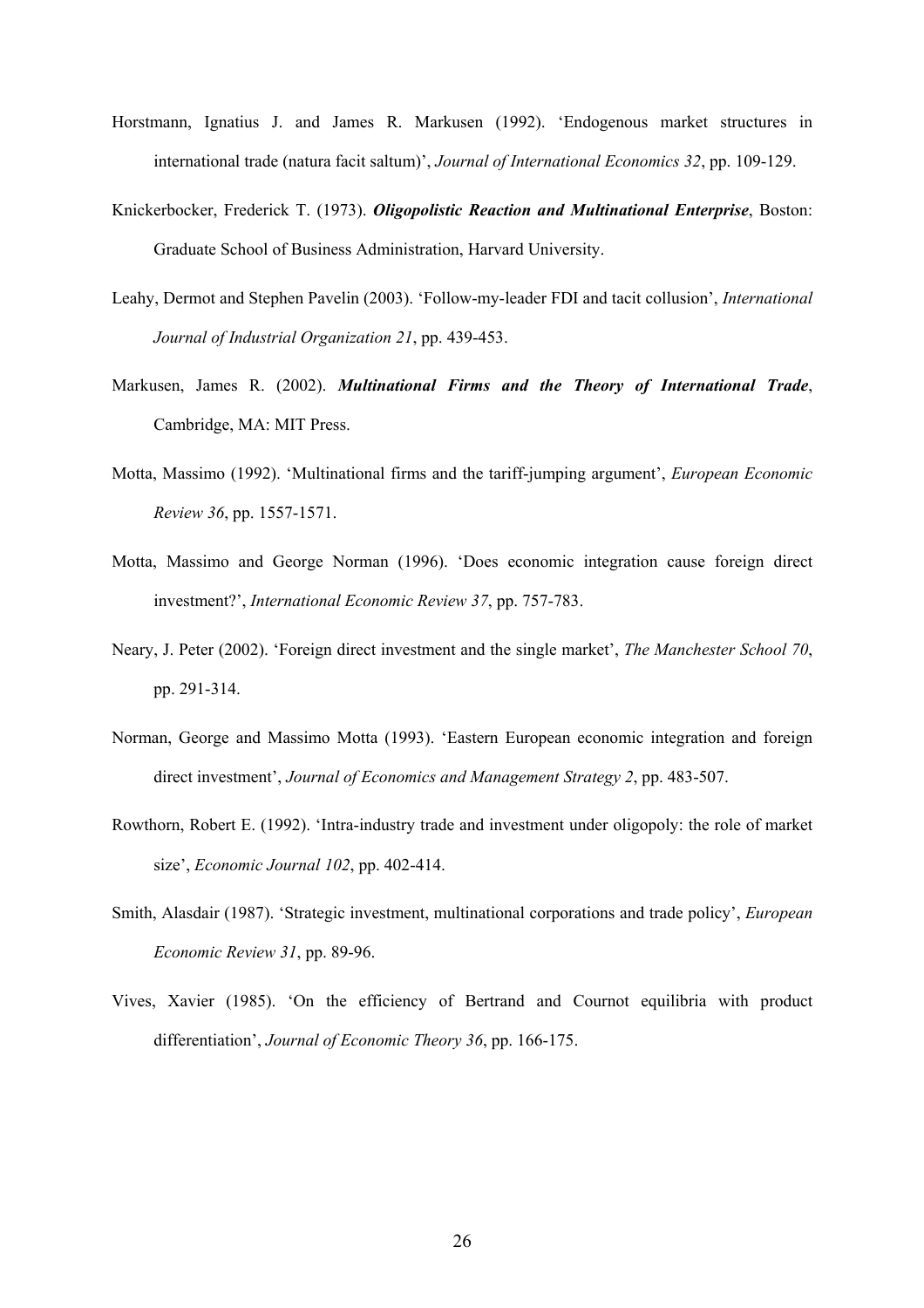

Figure 1a: Static Game under Cournot Duopoly  $(\phi = 9/10)$ 



Figure 1b: Static Game under Cournot Duopoly  $(\phi = 1/2)$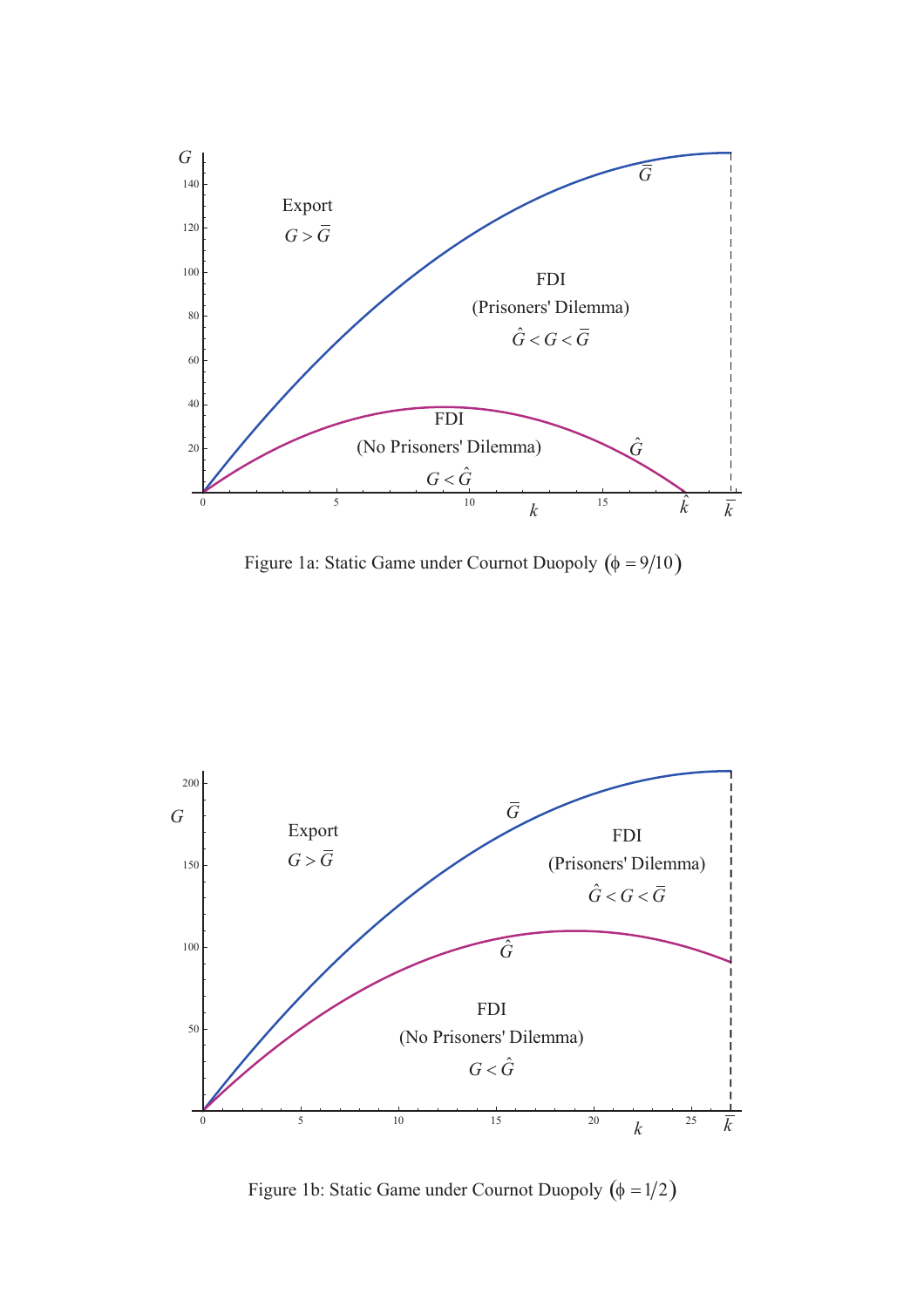

Figure 2a: Infinitely-Repeated Game under Cournot Duopoly  $(\phi = 9/10)$ 



Figure 2b: Infinitely-Repeated Game under Cournot Duopoly  $(\phi = 1/2)$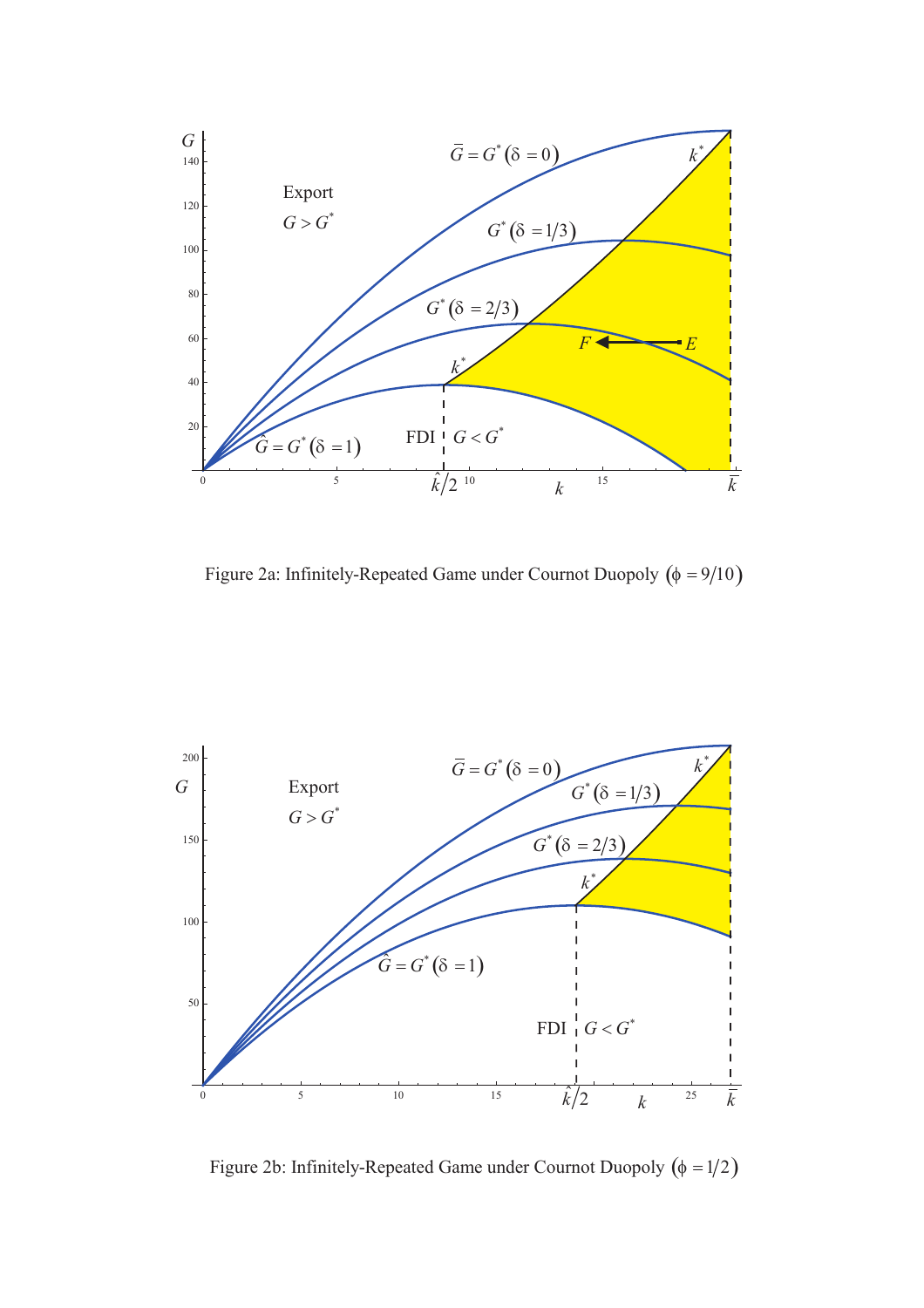

Figure 3a: Welfare Effects of Collusion under Cournot Duopoly  $(\phi = 9/10)$ 



Figure 3b: Welfare Effects of Collusion under Cournot Duopoly  $(\phi = 1/2)$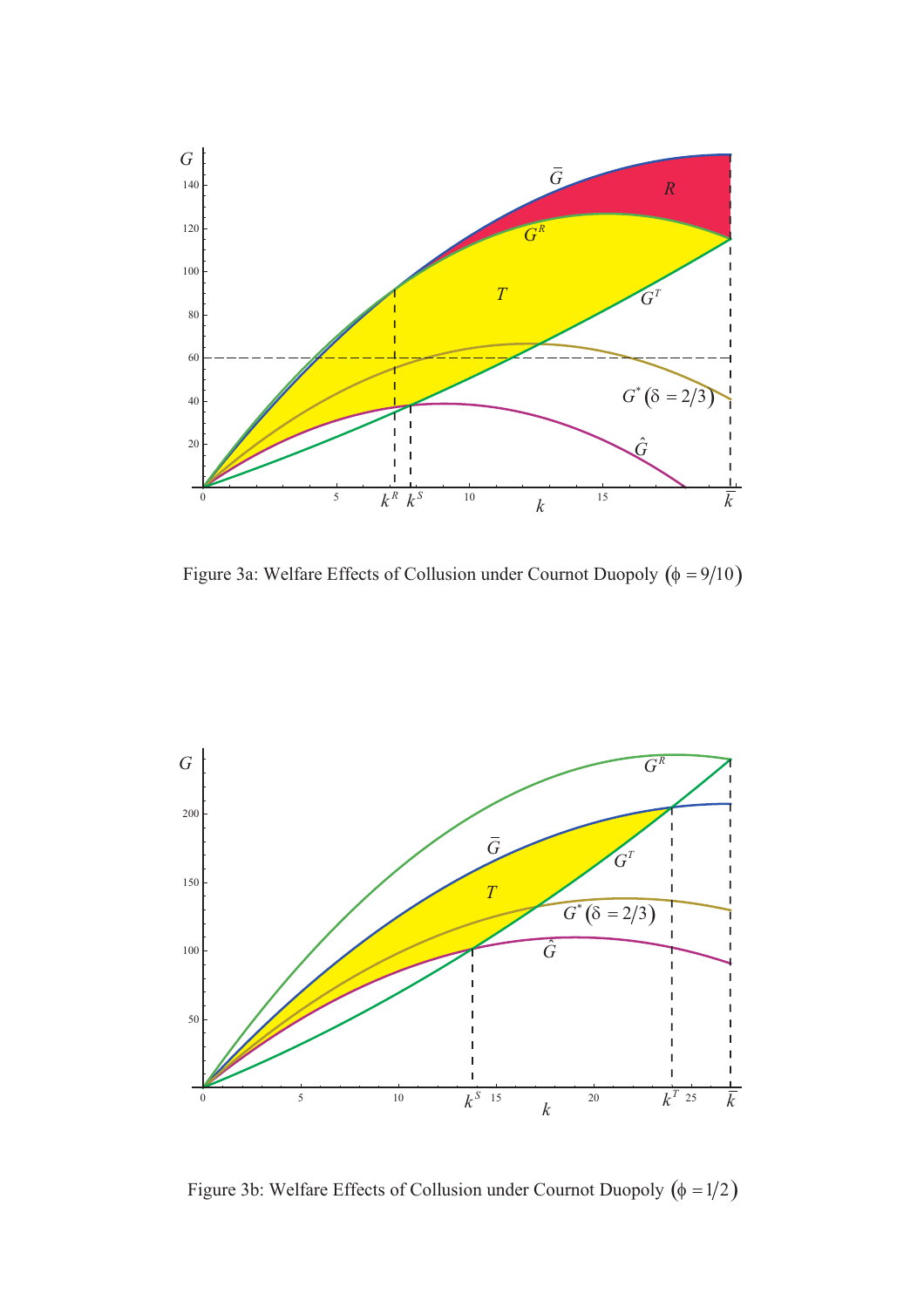

Figure 4a: Transport Costs and Welfare  $(\phi = 9/10, \delta = 2/3, G = 60)$ 



Figure 4b: Tariffs and Welfare  $(\phi = 9/10, \delta = 2/3, G = 60)$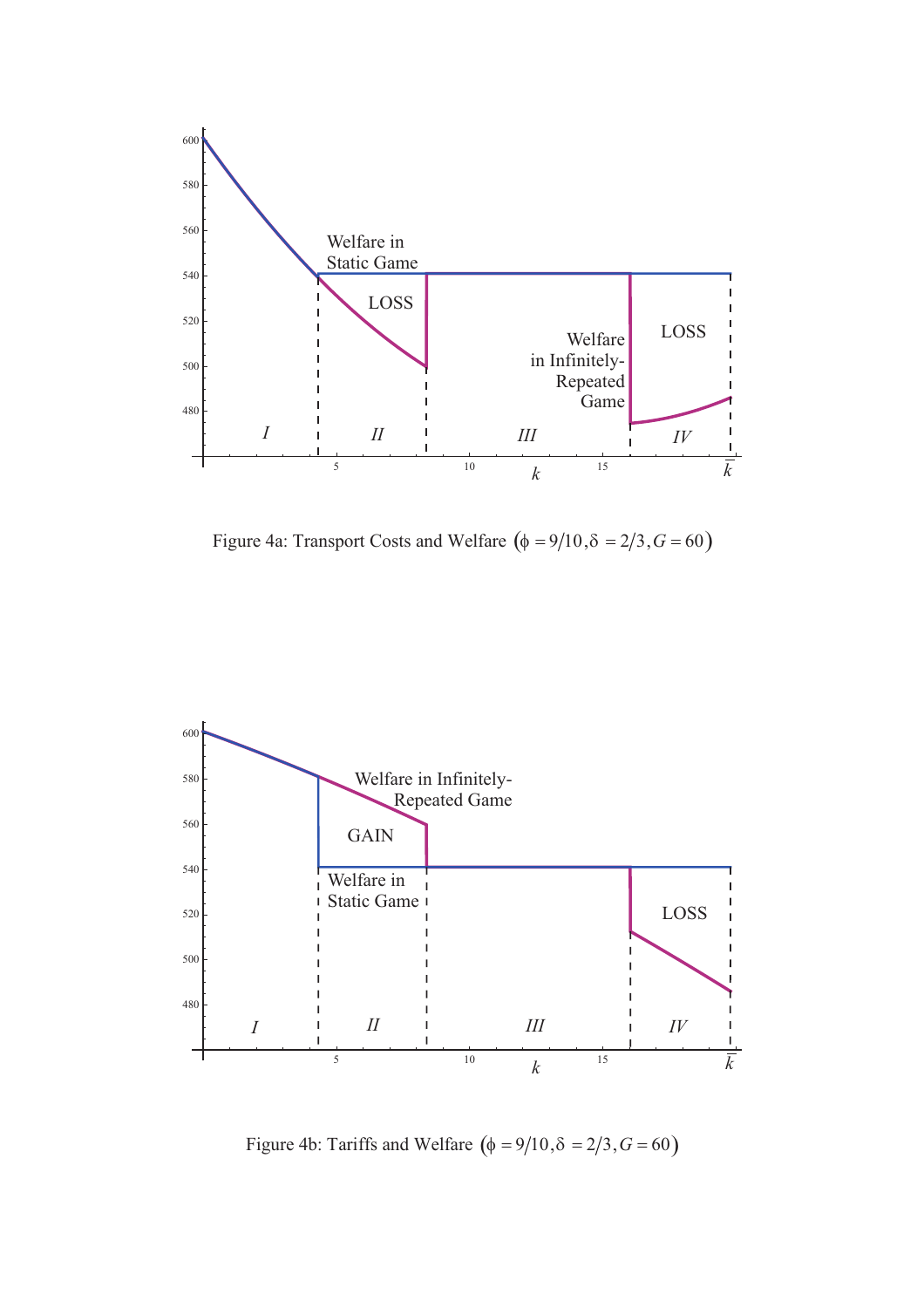

Figure 5a: Static Game under Bertrand Duopoly  $(\phi = 9/10)$ 



Figure 5b: Static Game under Bertrand Duopoly  $(\phi = 1/2)$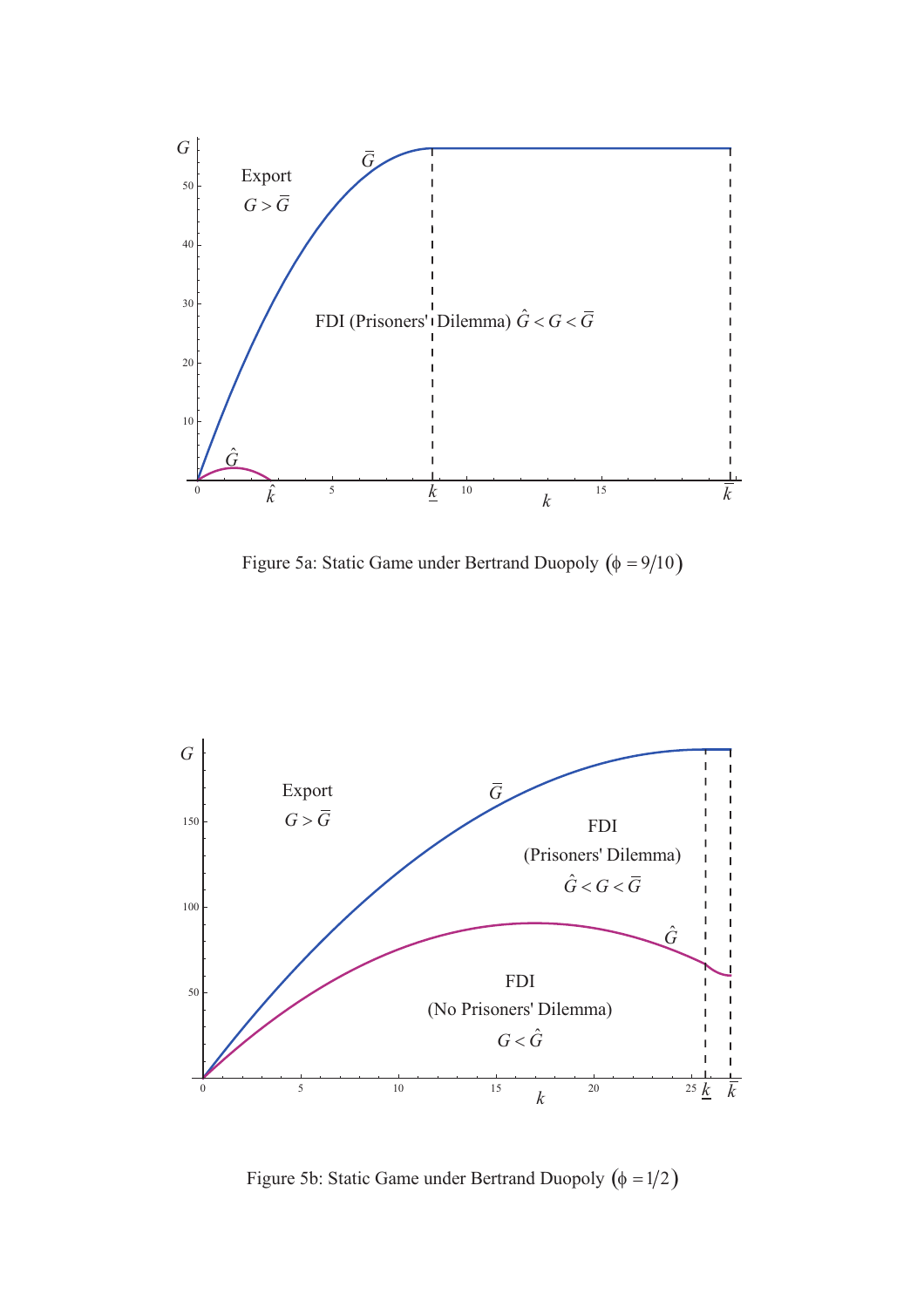

Figure 6a: Infinitely-Repeated Game under Bertrand Duopoly  $(\phi = 9/10)$ 



Figure 6b: Infinitely-Repeated Game under Bertrand Duopoly  $(\phi = 1/2)$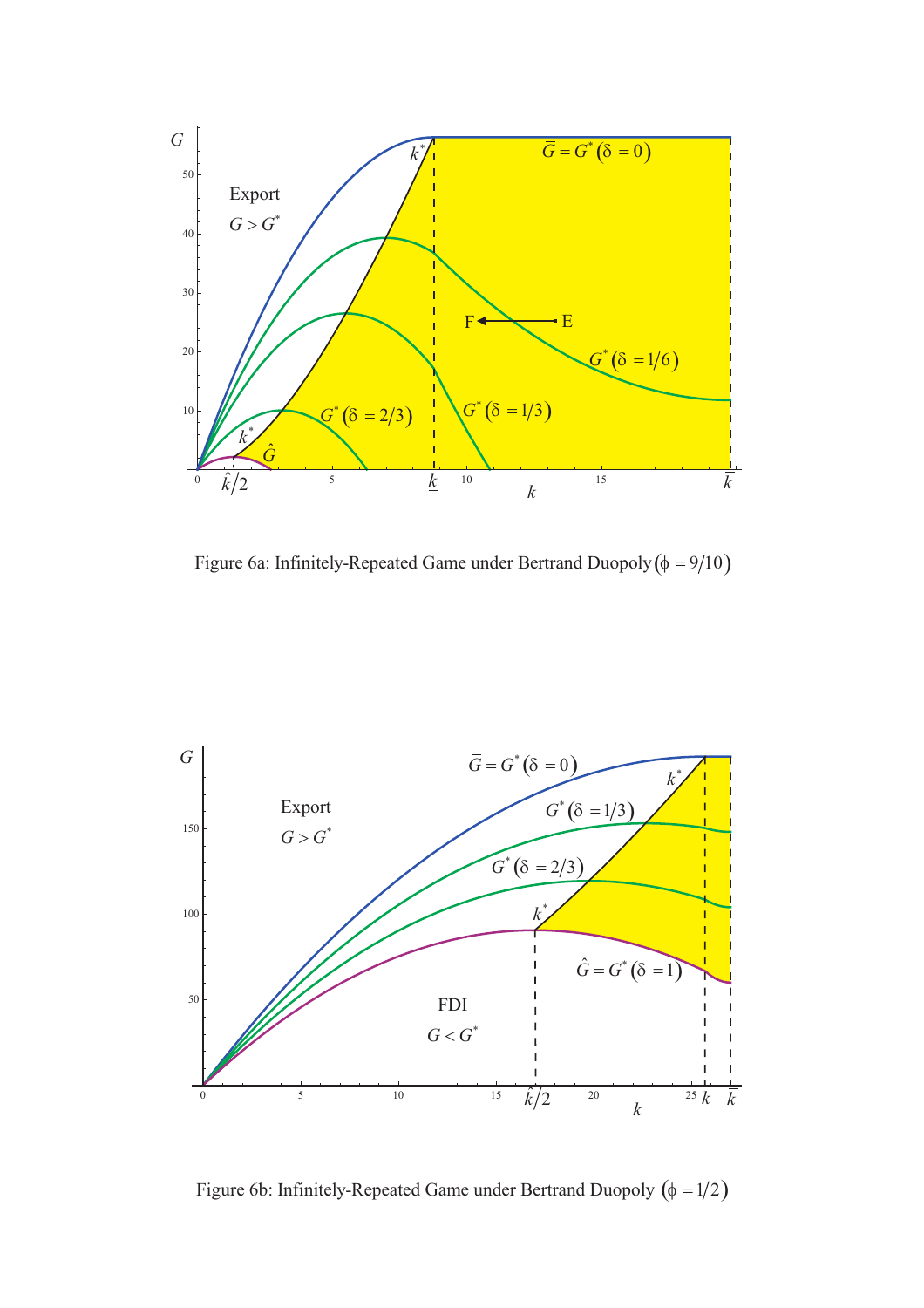

Figure 7a: Welfare Effects of Collusion under Bertrand Duopoly  $(\phi = 9/10)$ 



Figure 7b: Welfare Effects of Collusion under Bertrand Duopoly  $(\phi = 1/2)$